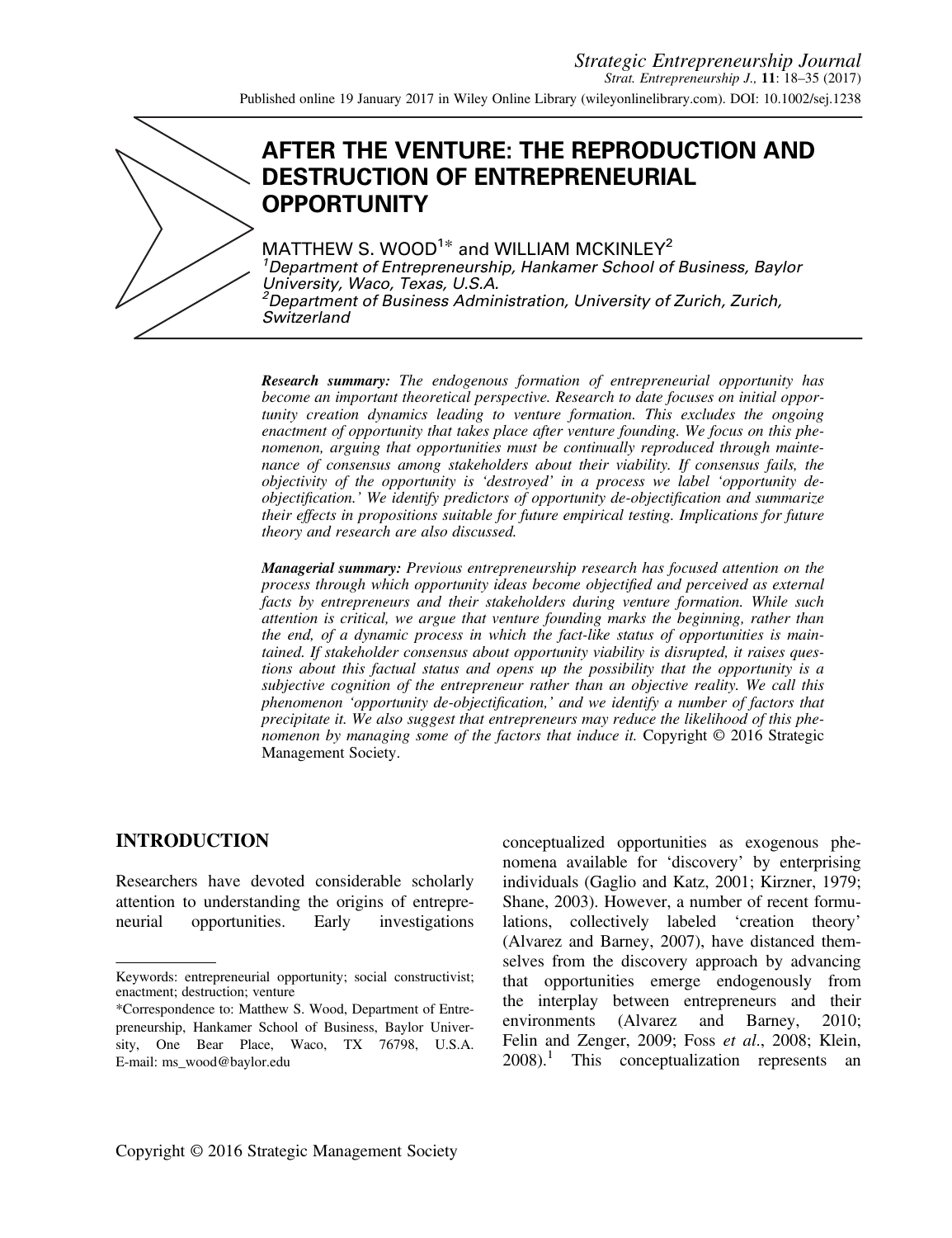important shift, because instead of viewing opportunity as an ex ante outcropping of economic discontinuity, creation theory involves the notion that opportunities 'are enacted in an iterative process of action and reaction' (Alvarez and Barney, 2007: 15). In that way, opportunities are the product of a construction process that involves stakeholders, whose collective action builds markets (Alvarez, Barney, and Anderson, 2013; Mitchell et al., 2012) and market niches (Luksha, 2008).

While the creation approach to entrepreneurial opportunities has evolved considerably, many aspects remain undeveloped. Indeed, recent literature has drawn attention to conceptual weaknesses of theories using opportunity enactment as a core construct (cf. Welter, Mauer, and Wuebker, 2016; Arend, Sarooghi, and Burkemper, 2015; Ramoglou and Tsang, 2016). This article responds to these discussions and strengthens the foundations of the constructivist perspective on the nature of opportunity by focusing on the period after initial opportunity enactment. In this period, entrepreneurs' actions not only bring opportunities into existence and set them in motion, but subsequently maintain the credibility of opportunities among diverse sets of stakeholders. This is important because one crucial overlooked aspect of the creation approach concerns the fact that the construction of opportunity is an ongoing endeavor even after a venture has been formed and an economic exchange initiated. In other words, initial opportunity enactment has traditionally been the focus of opportunity creation research; but the ongoing, iterative, and dynamic processes that sustain enacted opportunities after venture establishment have been neglected.

Accordingly, we seek to understand more completely the maintenance of constructed entrepreneurial opportunities, and we are principally concerned with the circumstances under which such opportunities may cease to exist as sensed realities for the entrepreneur. In this investigation, we draw on the logic in social constructionism (Gergen, 1985; 1994) and the social construction of reality (e.g., Berger and Luckmann, 1966; Raskin, 2002) to build on Alvarez and Barney's

<sup>1</sup> For a thorough discussion of the ontological and epistemological differences between the creation and discovery perspectives, see the debate in the January 2013 issue of Academy of Management Review.

(2007) notion that opportunities are socially constructed enactments. From this base, we then draw on Wood and McKinley's (2010) assertion that opportunity enactments are the product of 'objectification' in which opportunity ideas are externalized by the entrepreneur and sensed as objective realities. However, we uniquely emphasize that after a venture is established, objectification must be maintained in the face of feedback from the venture's stakeholders. If stakeholder consensus about opportunity viability is disrupted, it begins to 'destroy' the objectivity of the opportunity, as the entrepreneur starts to attribute the opportunity to his/her internal psychological states rather than an objective phenomenon. In other words, eroding consensus raises questions about the existence of an external reality that transcends the subjectivity of the entrepreneur.

This is a process we label 'opportunity deobjectification,' and we posit that factors that produce dissensus about opportunity viability can initiate opportunity de-objectification. Such factors include the decline of a venture (Whetten, 1987), a rise in the death rates of similar ventures, or a decline in the birth rates of similar ventures. We develop propositions about the effects of these factors on opportunity de-objectification, as mediated by erosion of consensus about opportunity viability. We also discuss methods by which these propositions could be tested, in order to stimulate future empirical research based on our theory.

It should be noted that opportunity deobjectification is not experienced by the entrepreneur as a mistake in detection. Rather, opportunity de-objectification is a growing awareness of the subjectivity of sense data about the opportunity. This can be disconcerting for the entrepreneur, because the target the entrepreneur has been striving for is no longer perceived as existing outside the entrepreneur's mind. This, in turn, raises questions about the mission of the venture. In extreme cases, the outcome of opportunity de-objectification may be 'cosmology episodes' similar to those discussed by Weick (1993) in his paper about smokejumpers. Because of the disruptive cognitive effects of opportunity de-objectification, we feel it is an interesting focus for study.

The major contributions of this article are, therefore, the introduction and clarification of the concepts of opportunity propagation and opportunity de-objectification, with a central focus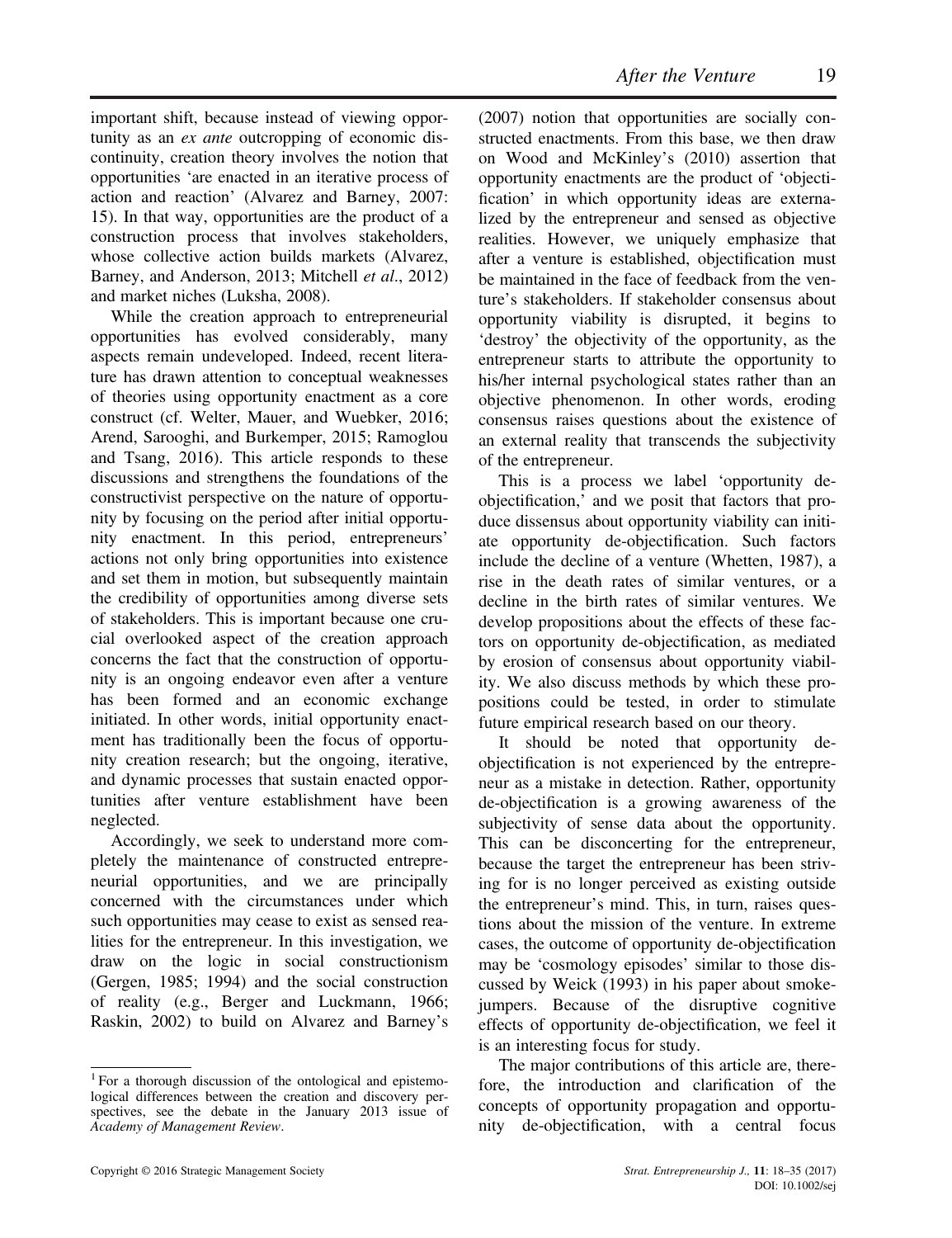on developing a conceptual model of opportunity de-objectification. The introduction of these concepts has broad implications for conversations about the endogenous formation of opportunity because they emphasize the dynamism of opportunities after the enactment stage. The various enactment perspectives such as creation (Alvarez and Barney, 2007) and effectuation (Sarasvathy, 2001) share assumptions of dynamic and iterative opportunities, but do not explore how these assumptions play out in the period following initial opportunity enactment and venture formation. This is an important gap because it ignores the principle that the social construction of reality (e.g., opportunities) is a continuous, never-ending process (Berger and Luckmann, 1966). Our model begins to fill this gap by extending constructivist logic in entrepreneurship theory into the post-venture enactment stage. This extension has the potential to energize theoretical and empirical research that will clarify how opportunities are propagated, become de-objectified, well after venture establishment.

### THE SOCIAL CONSTRUCTIVIST PERSPECTIVE

Social science research makes assumptions about the nature of the social world (Hudson and Ozanne, 1988). These assumptions reflect the scholar's ontological position and, in the range of positions, constructivism has become an important perspective explaining the emergence of entrepreneurial opportunity. There are several variants of constructivist ontology. At one end of the spectrum, scholars advance a view that suppresses notions of reality and objectivity (Bhaskar, 1978), while at the other end, theorists argue that humans do indeed experience a reality that is largely a product of collective agreement (Searle, 1995). We are inspired by the interpretive approach that falls in between these perspectives but resonates most closely with the latter. Specifically, we adopt the logic embedded in the social construction of reality paradigm (e.g., Berger and Luckmann, 1966; Shotter, 1993, 2005; Weick, 1985, 1995) that acknowledges objectively real physical objects, but argues that those objects take on meaning only in relation to the constructs imposed on them. A tire iron is a tool when it is conceptualized as a means to fix a

flat tire, but it can also be a deadly weapon when conceptualized as such. The mass of rock composing a mountain is only a 'mountain' when conceptualized in terms of that construct. Hence, from a constructivist perspective, individuals do not discover the inevitability of an objective reality (Weick, 1985), but instead experience a social universe that is a product of reifications and typifications of objects and actions into social facts (Berger and Luckmann, 1966; Shotter, 2005). These social facts have no material status apart from the individuals and structured behavior patterns that sustain them (Von Glasersfeld, 1995).

Utilizing this approach, it is helpful to consider two concepts developed by constructivist scholars: objectification and enactment. Objectification is defined as 'social phenomena attaining, over time, the status of things' (McKinley, 2011: 809). Thus, objectification parallels the concept of 'reification' (Berger and Luckmann, 1966) mentioned earlier. Objectification is also similar to Weick's (1979) concept of 'efferent sensemaking'—sensemaking that is conducted internally, but projected into the world. The essence of objectification is that it is a modality of consciousness where products of human activity are apprehended as if they were something other than human, 'such as facts of nature' (Berger and Luckmann, 1966: 89). Thus, objectification is realized when a perceiver loses awareness that a socially constructed entity is human authored, instead viewing it as detached from human origins.

Closely related to objectification is the constructivist concept of enactment, defined by Weick (1979) as the process by which individuals act and, in doing so, create the conditions that become the constraints and opportunities they face. In other words, enactment describes situations where people bring events and structures into existence and set them in motion. It has been well documented that human actions produce structures, constraints, and opportunities that did not exist before the actions occurred (cf. Shrivastava, 1987). In that way, 'people produce part of the environment they face' (Weick, 1995: 30). An example of an enacted environment would be the infrastructure of video stores built by Blockbuster, which eventually constrained their strategy in competition with Netflix and other video-streaming services.

The concepts of objectification and enactment have been used widely to explain the actions of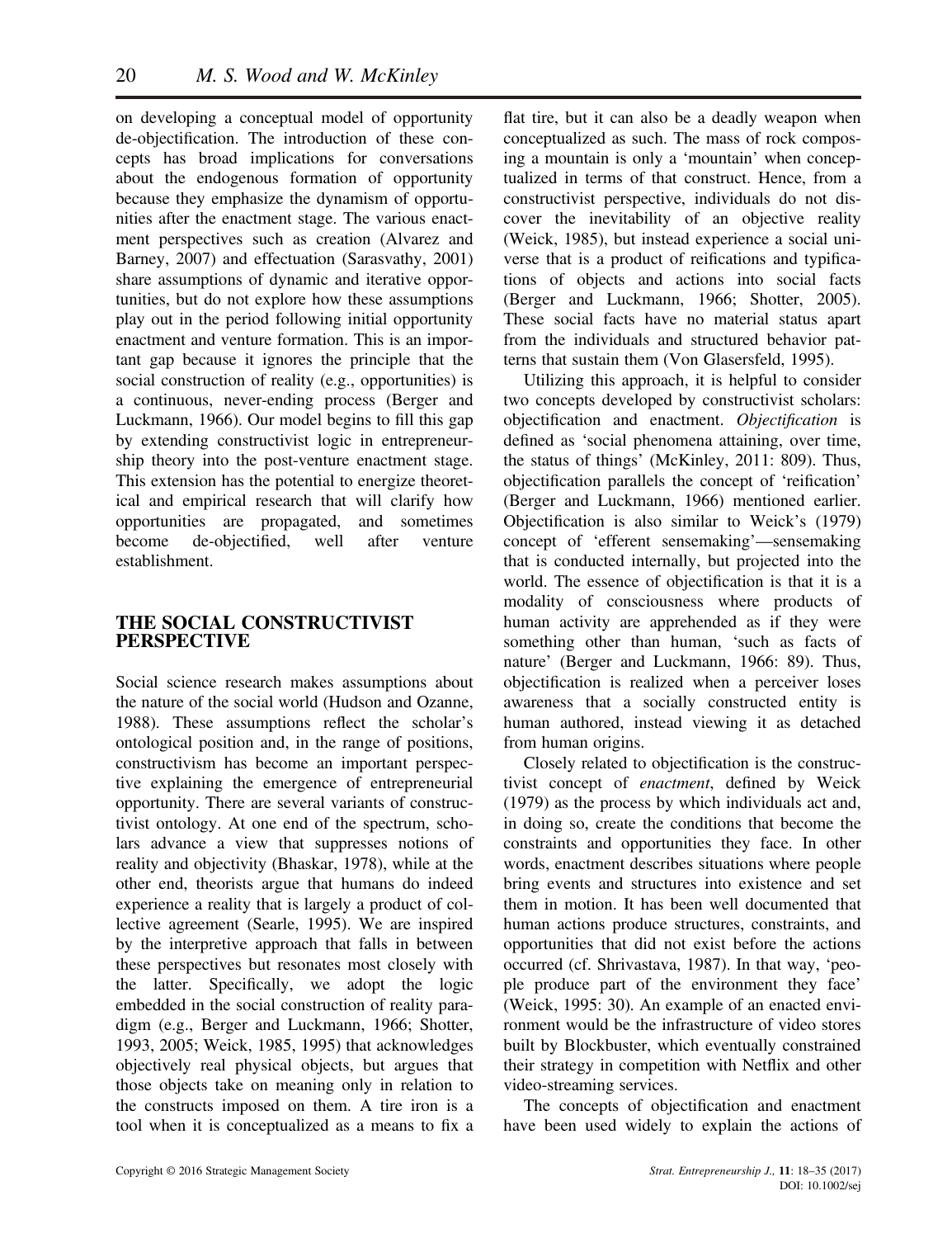corporate managers as they construct environmental states and then react to them (cf. Barley and Tolbert, 1997; McKinley, 2011). In entrepreneurship, the concepts have received less attention, but as far back as Shaver and Scott (1991), scholars have acknowledged the enacted aspects of entrepreneurship. More recently, Wood and McKinley (2010) advanced a model in which individuals produce opportunities when ideas become objectified and emerge into the center of attention for entrepreneurs, thereby attracting resources to organize business ventures to pursue these enacted opportunities. Likewise, Alvarez et al. (2013) and Mitchell et al. (2012) see opportunities as enactments. Alvarez et al. (2013) conceptualize entrepreneurial action as a source of competitive market imperfections, while Mitchell *et al.* (2012) view initiation of economic exchange as the origin of opportunity. The net effect is a growing scholarly awareness that entrepreneurial opportunities can be understood as products of the objectification and enactment processes that are central to constructivist theory. For reference, we provide definitions of opportunity objectification and enactment, along with other constructs central to the theory developed in this article, in Table 1.

### OPPORTUNITY AS ENACTMENT

As one begins to consider the idea that opportunities are created via entrepreneurs' and stakeholders' actions, the notion that entrepreneurs must be detectors of economic discontinuities gives way to the assertion that they instead must be meaning makers and consensus builders (Burns et al., 2016; Sarasvathy, 2004; Wood et al., 2014b). The important shift here is a greater focus on the social realm and how people participate in, interpret, and react to social discourse. Wood and McKinley (2010) built on this logic to argue that opportunities begin with ideas that develop in the minds of entrepreneurs through exposure to information about the environment. Entrepreneurs who experience such cognitions seek input from knowledgeable peers about the viability of the opportunity idea. If the entrepreneur sees other people converging around the opinion that the idea is viable, the possibility that the idea reflects his/her own idiosyncratic psychological state becomes less feasible. In other words, a consensus on positive viability judgments

serves as a target for stakeholder bonds (Burns et al., 2016), and makes it harder to attribute the idea to subjective internal psychology on the part of the entrepreneur. In this way, the opportunity becomes objectified for the entrepreneur.

Given consensus, it is also harder for any external observer to question the emerging reality of the opportunity, because the deviant observer faces potential disapproval or even ostracism from colleagues if he/she exhibits such behavior. In these ways, a consensus on viability objectifies an opportunity for the entrepreneur, separating it from his/her mind and externalizing it as a seemingly objective phenomenon. Practically speaking, opportunity objectification is evidenced, for instance, by the language entrepreneurs use when talking with others as they switch from using the phrase 'this is my idea for a potential business' (i.e., internal attribution) to the phrase 'this is the business opportunity I am pursuing' (i.e., external attribution).

According to Wood and McKinley (2010), objectified opportunities become the focus of intense attention by entrepreneurs and serve as an impetus for action—forming a venture through which the opportunity can be exploited. The venture, if successfully formed, serves as the visible carrier of the objectified opportunity, the public forum by which others interact with it, and the vehicle for organizing physical objects (e.g., plant, equipment, computers, and so on) needed to facilitate social and economic exchanges. In that way, establishment of the venture serves as a marker of objectified opportunity, but it does not mean the end of enactment, as some models have implied (e.g., the creation process unfolds until it reaches the 'end' (Alvarez et al., 2013: 308). Rather, the venture serves as an indicator that an *ongoing* enactment process is underway. Thus, the specification of first sale or venture formation as end points of enactment in prior research is conceptually problematic.

Ongoing enactment rests critically on entrainment, defined as the synchronic adjustment of an individual's beliefs and behaviors in rhythm with the beliefs and behaviors of others (Ancona and Chong, 1996; Standifer and Bluedorn, 2006; see Table 1). According to Wood and McKinley (2010), entrainment activities occur prior to venture launch via interactions between the entrepreneur and his/her peers and also between the entrepreneur and initial resource providers. However, once the venture is established, we assert that entrainment efforts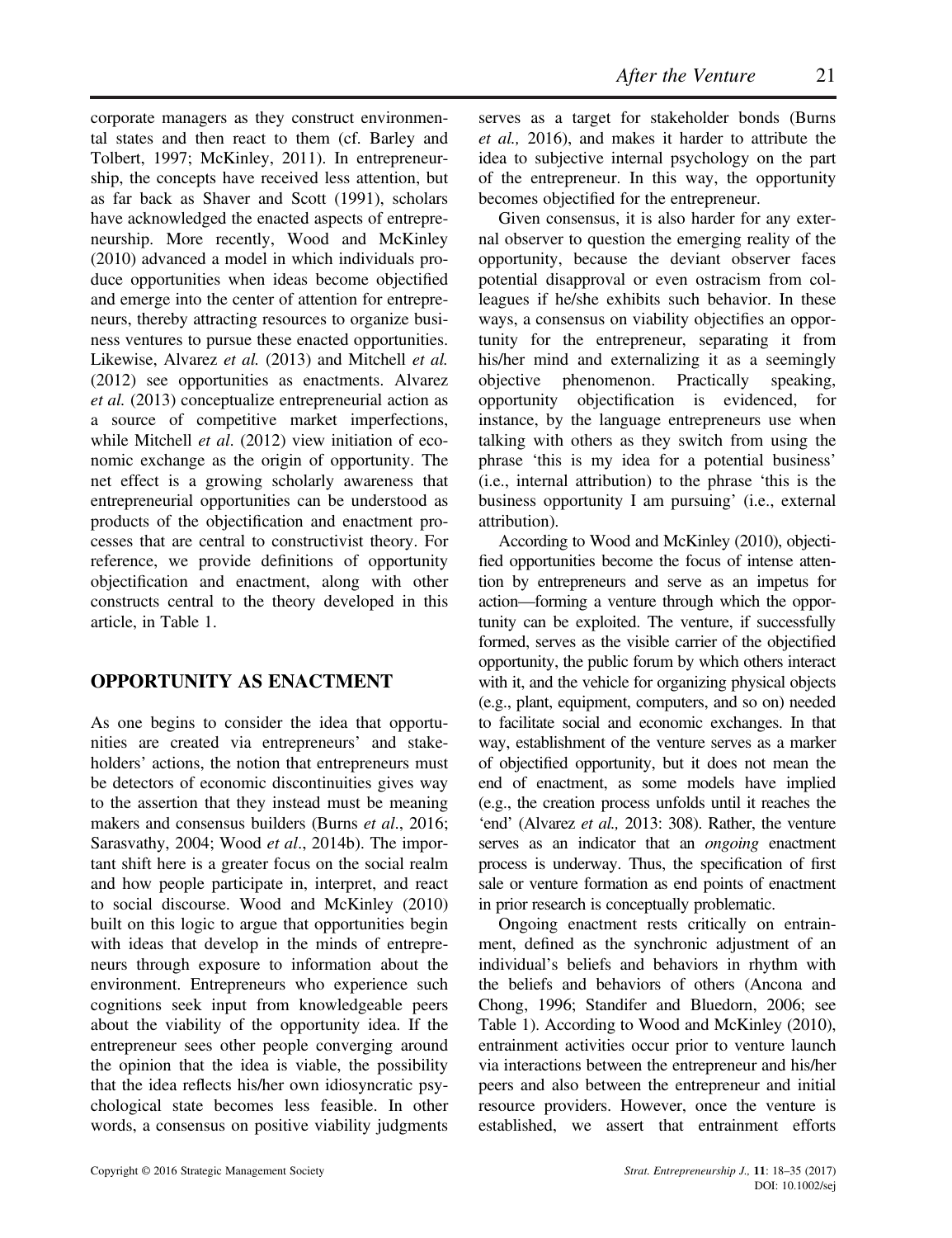| Construct                      | Definition                                                                                                                                                                                                                                                                                                          | Conceptual base                                                                 |
|--------------------------------|---------------------------------------------------------------------------------------------------------------------------------------------------------------------------------------------------------------------------------------------------------------------------------------------------------------------|---------------------------------------------------------------------------------|
| Opportunity objectification    | • A modality of consciousness where<br>one loses awareness of the human-<br>authored nature of opportunity and,<br>thus, imparts external status to an<br>opportunity idea so that the idea is<br>seen as an entity outside the<br>entrepreneur's mind.                                                             | McKinley (2011)<br>Wood and McKinley (2010)                                     |
| Entrainment                    | • Entrepreneurs' efforts toward<br>synchronic adjustment of<br>stakeholders' beliefs and behaviors<br>in rhythm with the beliefs and<br>behaviors of the entrepreneur,<br>thereby producing support for the<br>venture.                                                                                             | Ancona and Chong (1996)<br>Burns et al. (2016)<br>Standifer and Bluedorn (2006) |
| Opportunity enactment          | • Situations where entrepreneurs<br>produce part of the environment by<br>acting to bring opportunities into<br>existence and set them in motion;<br>manifest as market imperfections<br>resulting in economic exchanges.                                                                                           | Alvarez and Barney (2010)<br>Alvarez et al. (2013)<br>Mitchell et al. (2012)    |
| Opportunity propagation        | • Continuous, routine entrainment of<br>stakeholders such that a positive<br>consensus around the target of the<br>venture's value proposition is<br>maintained or bolstered, fostering<br>an expectation of future economic<br>exchanges.                                                                          | Berger and Luckmann (1966)<br>Weick (1979)                                      |
| Opportunity de-objectification | • A shift in the entrepreneur's<br>modality of consciousness such that<br>he/she begins to attribute sense data<br>about the opportunity to internal<br>psychological states rather than to<br>an external phenomenon. The<br>opportunity previously externalized<br>as reality becomes increasingly<br>subjective. | Berger and Luckmann (1966)                                                      |

Table 1. Definitional summary of key constructs and processes

continue and incorporate a much larger set of stakeholders (e.g., investors, customers, and employees) in hopes that mutually beneficial linkages will be maintained between 'persons, organizations and things' (Letiche and Hagemeijer, 2004: 368). The entrepreneur engages important others in his/her venture to generate 'a consensually constructed coordinated system of action' (Taylor and Van Every, 2000: 275). This parallels Burns et al.'s (2016) notion of 'stakeholder enrollment' and highlights entrainment as a critical stage in the process. If investors are not entrained to provide capital or customers are not entrained to buy the product or service, then economic exchanges do not materialize and opportunity enactment cannot continue.

Social constructionists such as Berger and Luckmann (1966) and Shotter (1993) draw our attention to the fact that enacted subuniverses must be 'carried' by the collective through continuous production of the meanings that underpin enactment. This suggests that the enactment of opportunity must be sustained through ongoing social processes, such as persuasion, consensus, and the like. In other words, enacted opportunities must be actively and continually reproduced (Weick, 1995) by entrepreneurs such that opportunity objectification and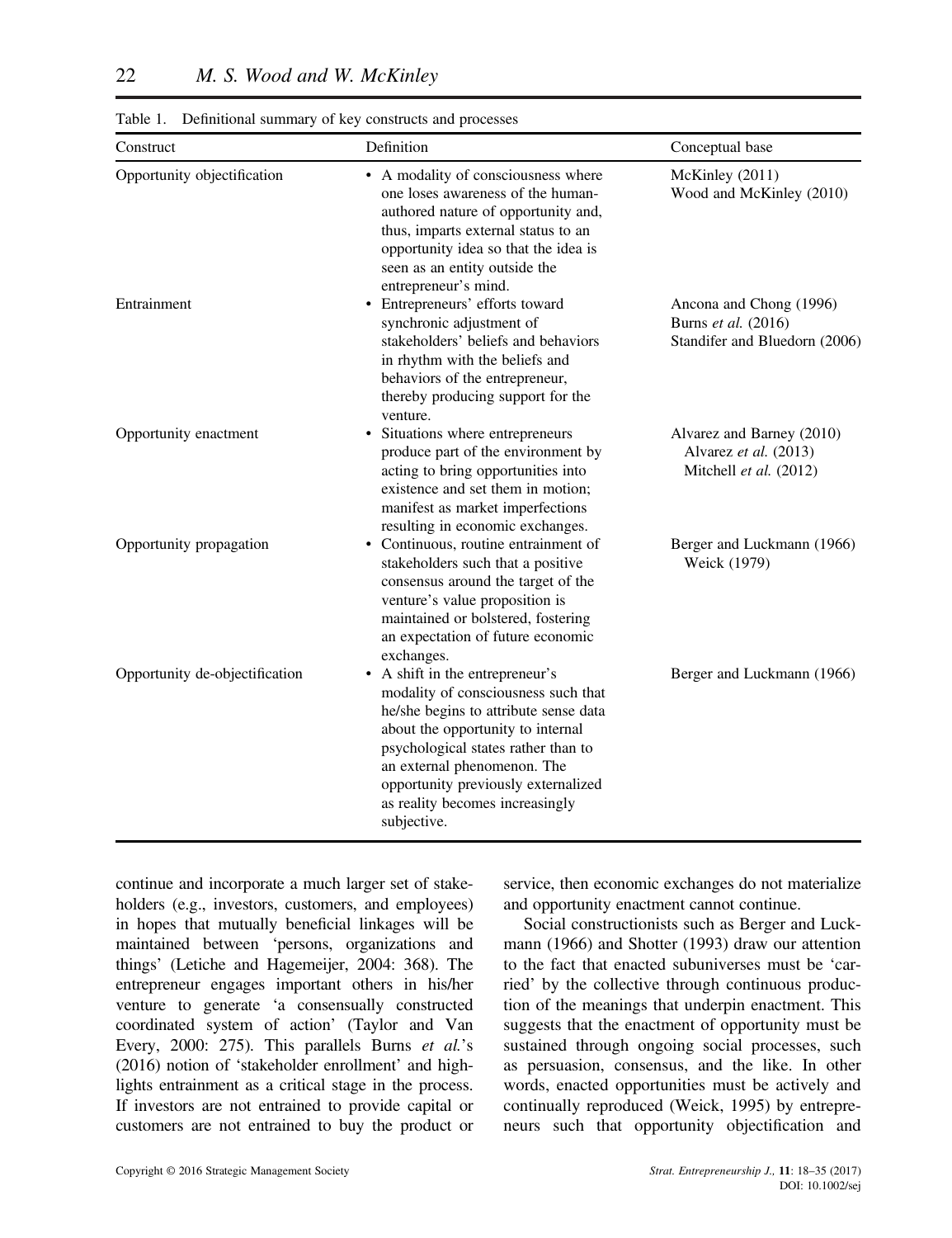stakeholder entrainment is at a minimum preserved, or more optimistically strengthened, as the venture ages. This is a phenomenon we call opportunity propagation (see Figure 1).

It is important to note that we conceptualize opportunity propagation as an extension of the enactment process articulated by Wood and McKinley (2010), with propagation involving the cognitions and behaviors of a wide range of participants. A key distinction between opportunity enactment and opportunity propagation is that propagation narrows the entrepreneur's field of vision to the routines that emerge in support of the continuous entrainment of stakeholders. Routines such as product promotion, customer ordering processes, and the like become a daily set of constraints that keep the entrepreneur and stakeholders focused on the objectified opportunity. Alvarez, Young, and Woolley's (2015) story of king crab entrepreneur Lowell Wakefield illustrates this, as Wakefield initiated routines around innovative crab processing and quality control that facilitated stakeholder entrainment during the co-creation of the king crab industry. Essentially, habitualized entrainment activities become what Berger and Luckmann (1966) called the 'self-evident routines of everyday life' that transform opportunity enactment into a long-term maintenance process that supports the venture and its opportunity.

Routines, however, are collective phenomena that involve interactions between multiple actors (Becker, 2004) and are subject to potential disruption when some participants begin to act in a divergent manner (Weick, 1993). Routines that propagate the opportunity are embedded in collective understanding and, as the number of dissenters grows, a threat to the taken-for-granted nature of the opportunity may begin to crystallize. Returning to the king crab example (Alvarez et al., 2015), Wakefield experienced this dynamic when public objections surfaced over the utilization of trawling methods and the extensive use of crab pots, resulting in a temporary ban on trawling and limits on the number of crab pots per boat. These disruptions in crab harvesting routines created an environment conducive to the de-objectification of the market opportunity for king crab. Building on this example, we now present a formal theory of opportunity de-objectification and the factors that precipitate it.

### OPPORTUNITY DE-OBJECTIFICATION

We have just argued that the propagation of opportunity rests on continual objectification and entrainment of stakeholders; however, sometimes this propagation is threatened by the de-objectification of a previously objectified opportunity. Opportunity



Figure 1. Opportunity propagation and de-objectification processes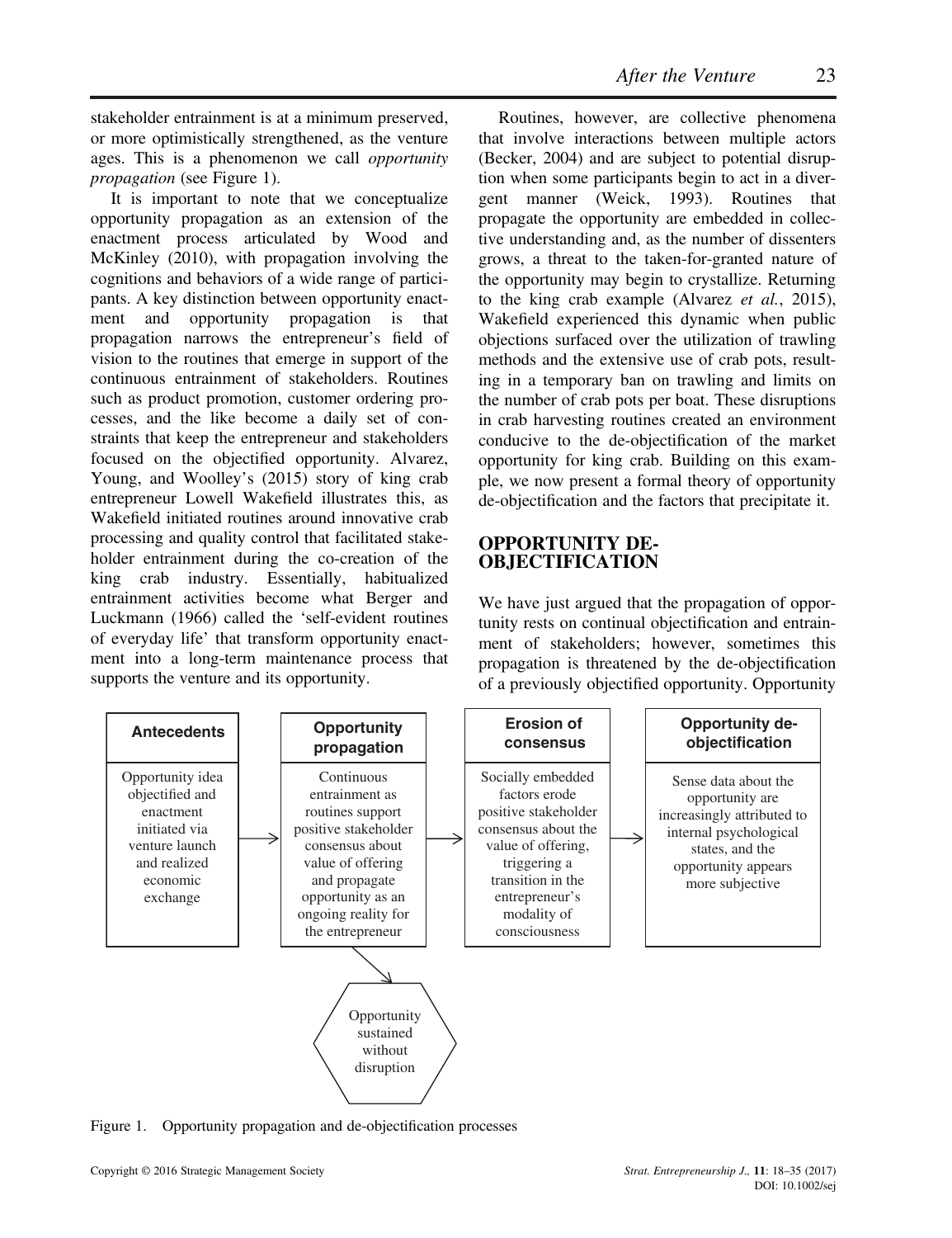de-objectification is a shift in the entrepreneur's modality of consciousness such that he/she begins to attribute sense data about the opportunity to his/her internal psychological states rather than to an external phenomenon. In this way, the opportunity he/she has been pursuing becomes increasingly subjective, and the entrepreneur becomes doubtful that the opportunity exists as an external reality outside his/her mind. We emphasize that opportunity de-objectification is not the same thing as acknowledging a mistake in detection, a cognition that is consistent with the discovery perspective (Shane and Venkataraman, 2000). If an entrepreneur realizes that he/she has made a mistake in detection, his/her uncertainty decreases; while opportunity deobjectification increases uncertainty because it changes the locus of attribution to idiosyncratic internal psychology, rather than an external reality. In opportunity de-objectification, the opportunity is experienced as 'imaginary combinations' as 'imaginary combinations' (Davidsson, 2015: 675) that occur in the mind.

We also stress that opportunity de-objectification is not just a reversal of opportunity propagation. Instead, it is a much more restricted phenomenon, since propagation involves the coordinated behavior of many actors, as well as the promulgation of routines that underpin extended enactments; while de-objectification includes only the cognitions of the entrepreneur. Opportunity de-objectification might eventually cause an interruption or reversal of propagation, but it is also possible that deobjectification occurs but propagation routines continue because of the entrepreneur's unwillingness to respond to de-objectification. Opportunity deobjectification is more akin to a failure of sensemaking (Weick, 1995) than to an admission of inadequacy in venture management or the acknowledgement that an existing opportunity is not an opportunity 'for me' (McMullen and Shepherd, 2006). Opportunity de-objectification entails a sense of ontological collapse that is not present in admission of failure to adequately exploit an exogenous opportunity. Thus, opportunity deobjectification is expected to be emotionally traumatic for the entrepreneurs who experience it.

#### Dissensus as the trigger

We argue that opportunity de-objectification is triggered by erosion of consensus among a venture's stakeholders about the viability of the opportunity. If stakeholders begin to disagree about the viability of an opportunity after initial objectification and venture formation, it becomes easier for the entrepreneur to attribute sense data about the opportunity to his/her internal psychological states rather than to an objective opportunity. In other words, cognitions that were previously externalized now begin to appear more subjective. As dissensus spreads and those who believe in the viability of the opportunity become more isolated, it becomes more and more credible that their belief is impelled by idiosyncratic internal psychology rather than an objective opportunity. This process de-objectifies the opportunity for the entrepreneur, leading to uncertainty on his/her part about the external status of the opportunity.

An important aspect of this process is that dissensus can be self-reinforcing. As dissensus develops, it becomes easier for individual stakeholders to question the viability of the opportunity, and dissensus is likely to spread even more widely. The fear of ostracism and critique directed at any stakeholder questioning the viability of the opportunity lessens as dissensus expands and there are more like-minded stakeholders with whom a critical evaluator can align. This self-reinforcing dynamic accelerates opportunity de-objectification and can precipitate an ontological collapse through a transition in the entrepreneur's modality of consciousness from experiencing the opportunity as an objective reality to experiencing it as a subjective cognition.

Based on this reasoning, we can state the following proposition that marks the first step in our development of a theory of the determinants of opportunity de-objectification:

Proposition 1: Erosion of stakeholder consensus about the viability of a previously objectified opportunity precipitates opportunity de-objectification.

#### The social context of opportunity deobjectification

The implication of our first proposition is that maintenance of stakeholder consensus about the viability of an opportunity is critical for preserving opportunity objectification. However, the degree of consensus experienced by stakeholders is a function of the social context in which they find themselves. By 'social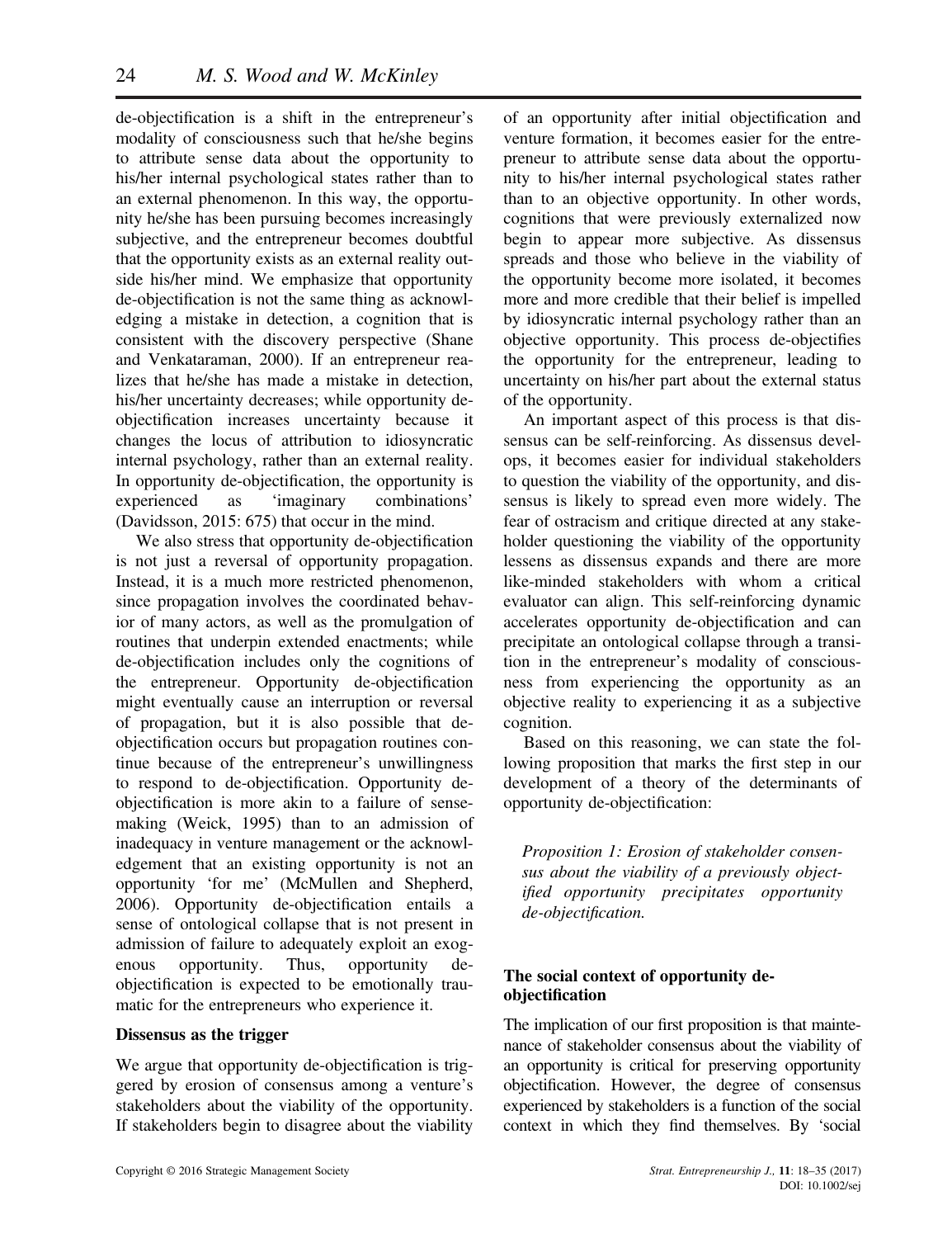context,' we mean the venture itself and the competing organizations operating in the same market niche, as well as the general market environment. Aspects of this social context, such as growth in venture revenues or an increase in the birth rate of competitors seeking to tap the same market, can solidify consensus about opportunity viability. On the other hand, decline in venture revenues, a decrease in the birth rate of similar ventures, or unfavorable developments in the general economic environment can erode consensus about opportunity viability. The degree of collective agreement is exogenous to the entrepreneur, yet if it dissipates, it can become the impetus for an endogenous shift in the entrepreneur's conceptualization of opportunity. This is consistent with a long line of research that links exogenous data (in this case, about the level of consensus) with changes in cognitions, where mental constructions are molded by sensemaking processes (Kosslyn, Thompson, and Ganis, 2006; Weick, 1995).

In discussing the social context of opportunity de-objectification, it is important to maintain a sharp distinction between ventures and stakeholders. Ventures are the organizations formed by entrepreneurs to initiate and continuously reproduce the enacted opportunity (cf. Alvarez et al., 2015). Specifically, ventures are what constructivists consider a 'way station on the road to a consensually constructed coordinated system of action' (Taylor and Van Every, 2000: 275). Because enactments rest on social processes such as rhetoric, negotiation, and complicit cooperation (Pearce and Cronen, 1980), ventures are the mechanisms by which entrepreneurs and stakeholders interact to those ends. Stakeholders, though, are individuals such as investors and customers who interact through the medium of the venture but remain separate from it. It is their behavior and their expressed consensus/dissensus manifest in the interactions and communications that occur through the venture that are critical for the entrepreneur's experience of the opportunity as objective or subjective.

#### Individual predictors of opportunity deobjectification

Having established a general conceptual foundation for our theory of opportunity de-objectification, we now move forward to consider individual predictors of this phenomenon. These are the attributes of the social context we have just described, and they

operate through the changes in stakeholder consensus that they generate. One such factor is a prolonged period of decline in the sales of the venture organized to pursue an objectified opportunity. There has been extensive research on the phenomenon of organizational decline (e.g., Mone, McKinley, and Barker, 1998; McKinley, Latham, and Braun, 2014; Zammuto and Cameron, 1985), but no one, to our knowledge, has discussed the effect of venture decline on entrepreneurs' modalities of consciousness about opportunities. We maintain here that if a venture formed to pursue an objectified opportunity experiences a long period of decline in sales, the consensus among stakeholders about the viability of the opportunity will begin to erode. Brief episodes of decline can be explained away by temporary mismanagement or transitory environmental shifts, but as an episode of decline becomes prolonged, venture managers, investors, and other stakeholders will begin to question the viability of the opportunity itself.

If decline continues and this erosion of consensus increases, it becomes easier to attribute sense data about the opportunity to the idiosyncratic traits of the remaining believers, rather than an objective reality. This de-objectifies the opportunity for the entrepreneur, leading to a change in his/her modality of consciousness about the opportunity. The opportunity now appears more subjective, and the entrepreneur is no longer certain that it constitutes an entity external to his/her own mind. Further prolongation of organizational decline and further erosion of consensus about viability may eventually cause the founding entrepreneur to attribute his/her sense data about the opportunity to his/her own subjectivity, and the ontological status of the opportunity will be transformed. Based on this logic, we specify a proposition about the effect of prolonged organizational decline on opportunity de-objectification:

Proposition 2: The longer the period of decline experienced by a venture formed to pursue an objectified opportunity, the more likely the de-objectification of that opportunity.

The ontological collapse that we argue entrepreneurs experience as a result of long periods of venture decline is likely to be personally threatening to the entrepreneur, and he/she is likely to centralize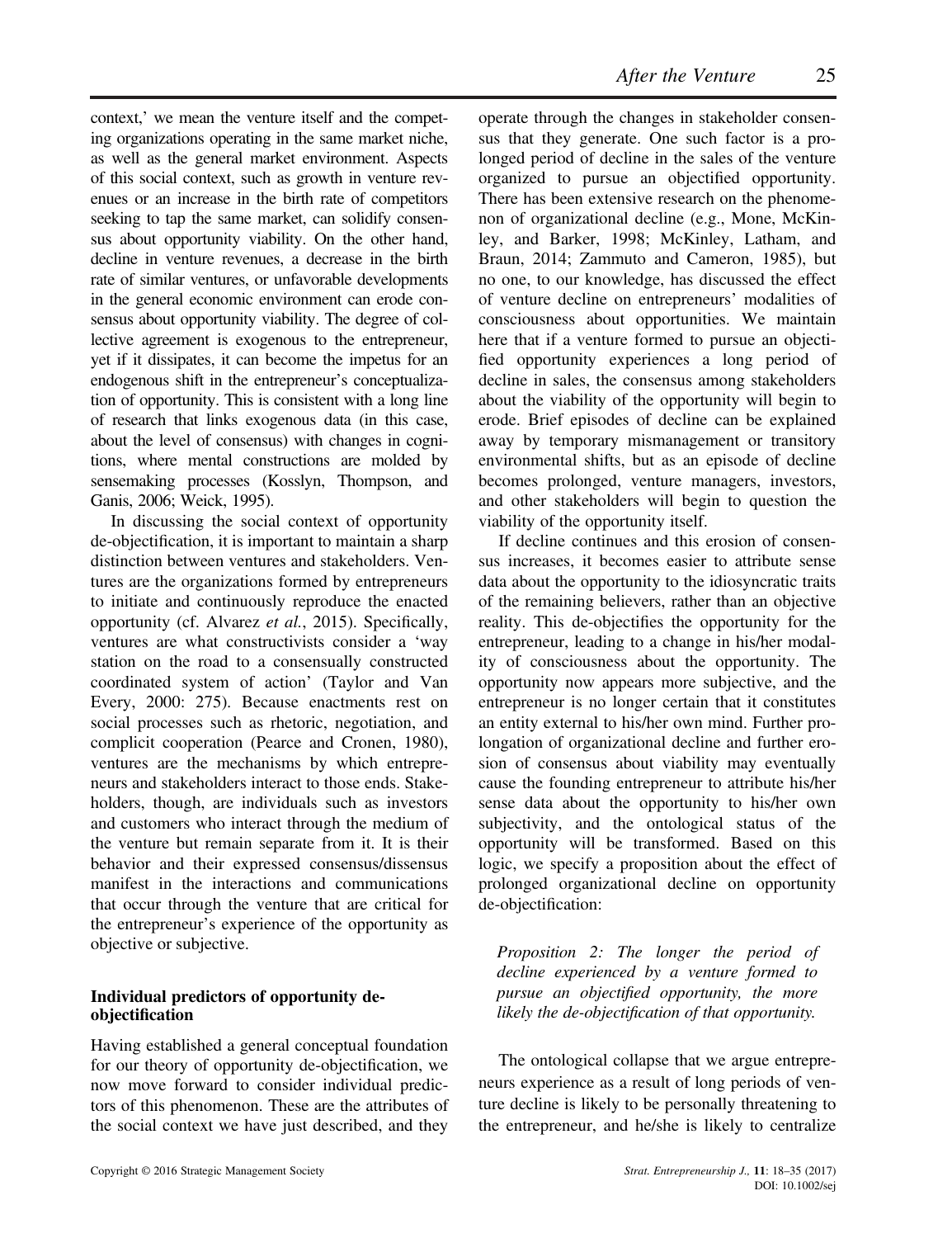control of the venture in an effort to deal with this threat. This is consistent with Staw, Sandelands, and Dutton's (1981) argument that organizational decline leads to a threat-rigidity response in which managers centralize decision making and increase formalization. To the extent that this reaction feeds back to promote further decline (McKinley, et al., 2014), organizational decline, opportunity deobjectification, and the threat it produces will evolve in a series of self-reinforcing loops. The result will be a cascade of negative affect for an entrepreneur caught in an extensive period of decline.

Figure 2 shows the effect of prolonged venture decline on opportunity de-objectification, as mediated by increasing stakeholder dissensus.

As suggested earlier, stakeholders may take cues about the viability of a previously objectified opportunity not only from the decline of the venture formed to exploit it, but also from the rate of formation (birth) of similar ventures. Population ecologists (e.g., Hannan and Freeman, 1984; Hannan and Carroll, 1992) have conducted extensive research on organizational birth rates and have studied how those rates vary over time with conditions of the organizational population or the environment. The effect of birth rates on the cognitions of entrepreneurs or venture stakeholders has received very little attention; but, Wood, McKelvie, and Haynie (2014) recently reported a positive relationship between industry founding rate and entrepreneurs' impressions of opportunities within the industry. Hence, we argue that if the birth rate of ventures in a focal venture's market niche begins to decline, stakeholders of the focal organization will begin to infer that the window of opportunity that once existed for such ventures is closing. This will foster dissensus among the stakeholders about the viability of the focal venture's opportunity and this will, in turn, facilitate attribution of sense data about the opportunity to subjective psychological states. The consensus that sustains the objectified opportunity will be disrupted, and the opportunity will become de-objectified.

For example, if stakeholders of a marijuana retail outlet in a Colorado city notice a declining birth rate of similar stores, they may begin to discuss the meaning of this decline. If some stakeholders attribute it to a shrinking opportunity and begin to argue about it, that very disagreement undercuts the entrepreneur's sense of the opportunity as an external reality that exists beyond individual subjectivity. As stakeholder dissensus emerges and the entrepreneur begins to question the existence of an opportunity that he/she once



Figure 2. Individual predictors of opportunity de-objectification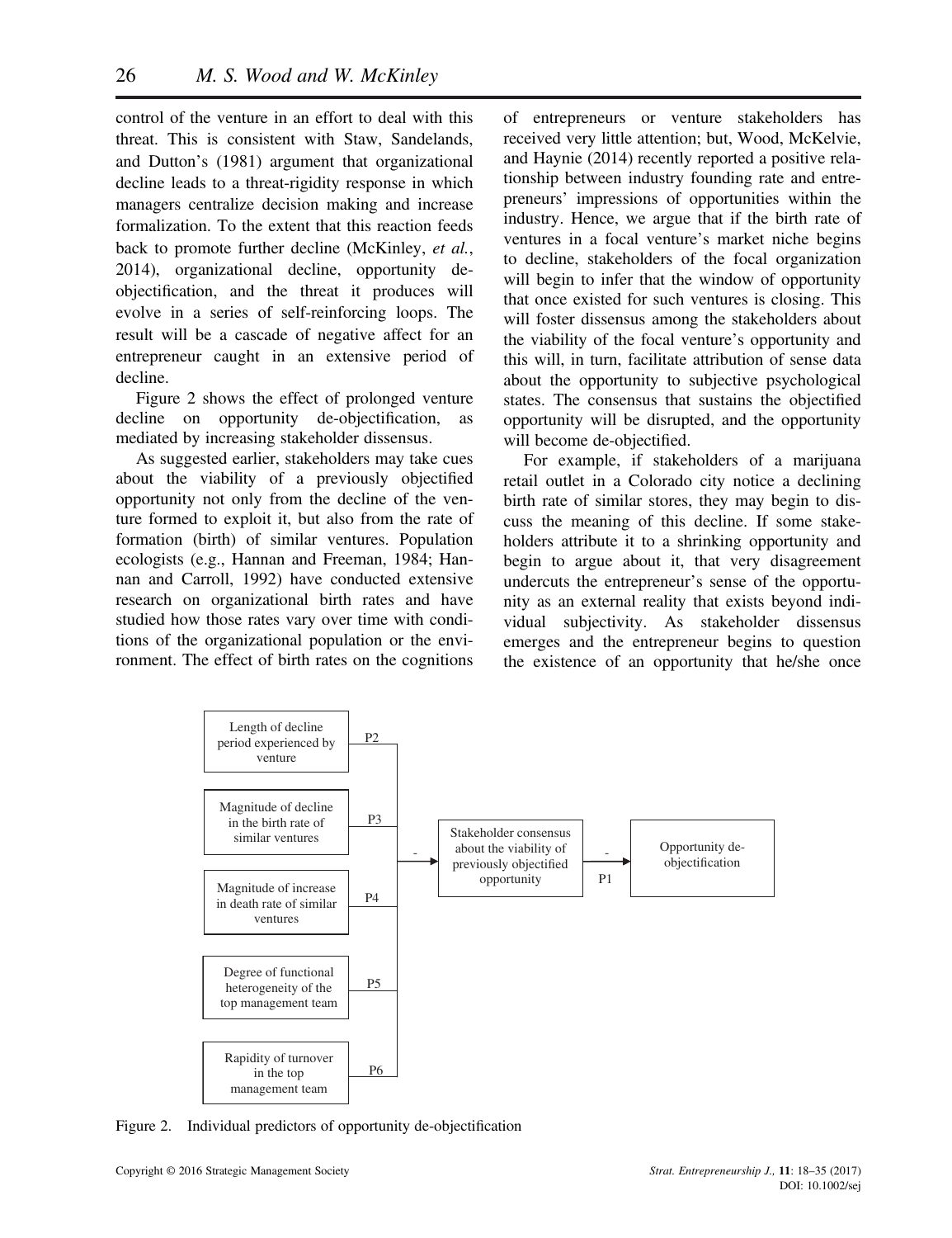thought was solidly real, he/she will pay increased attention to the declining birth rates and the dissensus they are causing. If declining birth rates continue and dissensus among stakeholders expands, the entrepreneur's modality of consciousness will be transformed and opportunity de-objectification will occur. This suggests a third proposition:

Proposition 3: The greater the decline in the birth rate of ventures similar to a focal venture, the more likely the de-objectification of a previously objectified opportunity.

We think that rising death rates of similar ventures will also carry meaning for a focal venture's stakeholders and will trigger dissensus about viability that can lead to opportunity de-objectification. Like birth rates, organizational death rates have been of great interest to population ecology researchers, and many studies have been devoted to identifying the predictors of death rates (see, for example, Bruderl and Schussler, 1990; Hannan and Carroll, 1992; Singh, Tucker, and House, 1986). Here we are concerned with the inferences that stakeholders of a focal venture will make if they observe rising organizational death rates in the venture's market niche. We think that such increases will lead to a belief by some stakeholders that the opportunity the venture was formed to pursue is disappearing. This will trigger discussion and disagreement among stakeholders, as some claim that the opportunity is eroding and some defend its continued existence. This dissensus will, in turn, raise the possibility that remaining believers are being influenced by subjective psychological states, initiating opportunity deobjectification and corresponding ontological inversion for the entrepreneur. This logic can be summarized in a fourth proposition:

Proposition 4: The greater the increase in the death rate of ventures similar to a focal venture, the more likely the de-objectification of a previously objectified opportunity.

In Propositions 2 to 4, we have concentrated on variables related to the entrepreneur's venture and market niche as exogenous factors that trigger stakeholder dissensus and then opportunity deobjectification. However, there are other potential determinants of opportunity de-objectification that are part of the entrepreneur's social context but reside at the top management team level. One such factor, which can trigger opportunity deobjectification through the erosion of consensus, is increasing heterogeneity in the functional backgrounds of the venture's top management team. If an entrepreneur successfully presides over objectification of an opportunity and attracts enough resources to launch a venture to pursue it (Wood and McKinley, 2010), a top management team is typically formed to administer the venture. Much prior theory and research has been devoted to top management teams (e.g., Hambrick, Cho, and Chen, 1996; Hambrick and Mason, 1984; Simons, Pelled, and Smith, 1999), but most of it has focused on corporations, rather than entrepreneurial ventures. We argue here that as the functional heterogeneity of a venture's top management team increases, the number of different criteria used to evaluate the viability of the opportunity being pursued will also expand.

In other words, heterogeneity in the top management team introduces a diversity of interpretive frames (Barreto, 2012). For example, managers with accounting or operations backgrounds may assess an opportunity as viable only when the venture is profitable, while managers with marketing backgrounds may base their evaluations on market potential, as measured by focus groups or customer surveys. This suggests that in functionally diverse top management teams, interpretive frames are less likely to converge. When this occurs, there will be dissensus among top management team members about the viability of the opportunity, and this dissensus will initiate opportunity de-objectification. The consensus that transcends subjectivity will be disrupted, and the opportunity will become deobjectified for the entrepreneur. This is particularly likely if divergent viability criteria isolate the believers in the opportunity into a restricted group that is surrounded by nonbelievers. Based on this logic, we can articulate a fifth proposition:

Proposition 5: The greater the functional heterogeneity of the top management team of a venture formed to pursue an objectified opportunity, the more likely the deobjectification of that opportunity.

Yet another attribute of the top management team that may cause opportunity de-objectification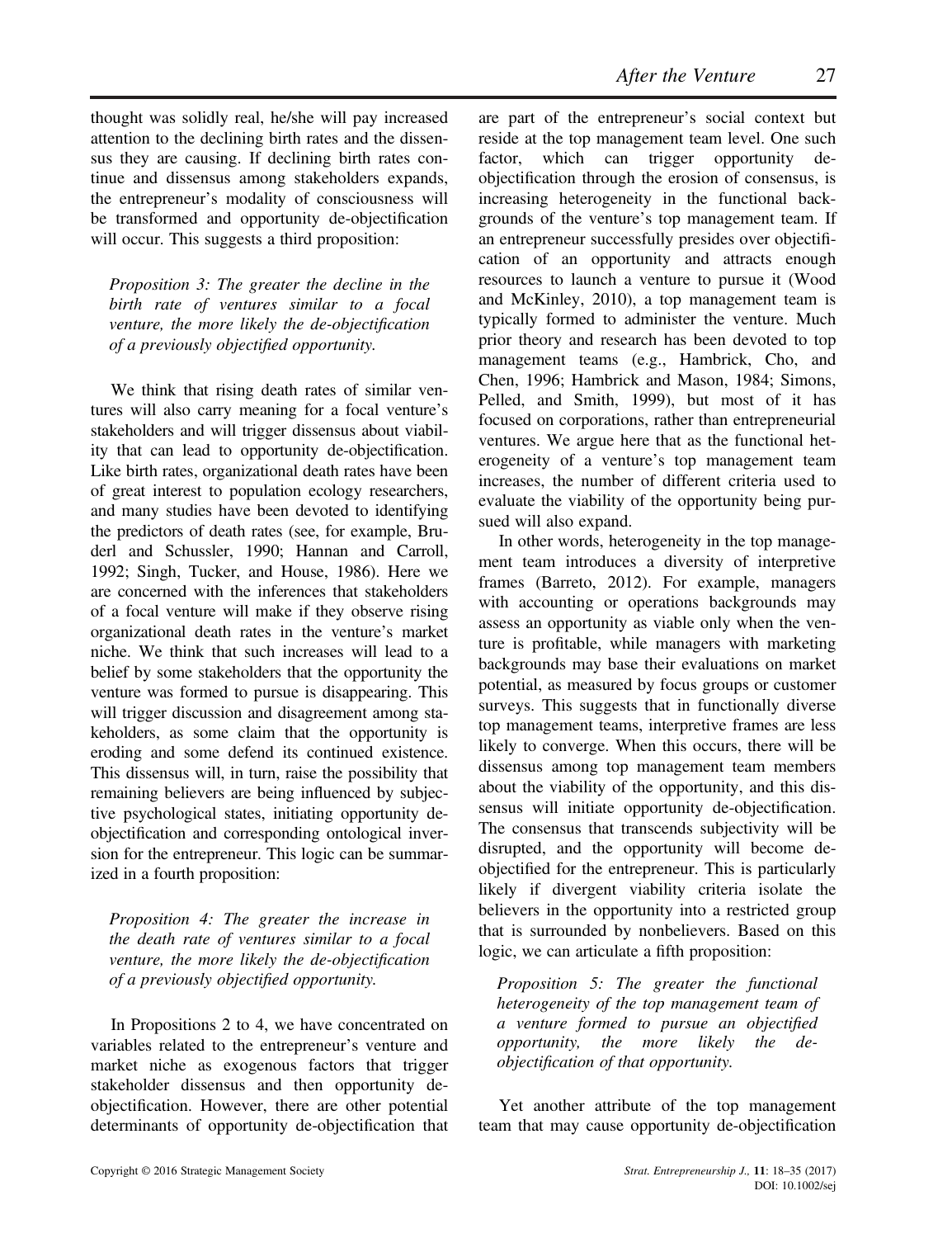is rapid turnover. The topic of turnover has received considerable attention in organizational behavior research (e.g., Griffeth, Hom, and Gaertner, 2000; Huselid, 1995), but most of this work has focused on rank and file employees and has examined turnover as a dependent variable. Here we consider turnover as a predictor, and we argue that rapid turnover in a venture's top management team increases the chances that divergent opinions on opportunity viability will be incorporated into the team. Rapid turnover also means that many members of the top management team will not have been present at the founding of the venture, making it easier for them to dissent about opportunity viability. Therefore, rapid turnover, or 'churn,' is corrosive to consensus about opportunity viability, a consensus that is instrumental in maintaining the entrepreneur's sense of an objective opportunity. This logic suggests a sixth proposition:

Proposition 6: The more rapid the turnover in the top management team of a venture formed to pursue an objectified opportunity, the more likely the de-objectification of that opportunity.

In summary, we have argued that consensus about the viability of a previously objectified opportunity is necessary to maintain the objective status of the opportunity for the entrepreneur. The entrepreneur judges the existence of the opportunity not by seeing it in the same way he/she would see a stone or a tree, but by observing how much consensus peers and stakeholders have about its viability. The existence of consensus reinforces the sense of an external reality that transcends individual subjectivity, just as the existence of consensus about a scientific phenomenon (e.g., a quark) solidifies the reality of the phenomenon for a scientific observer. If consensus is disrupted, by whatever means, the sense of external reality begins to erode, and it is easier to question that reality. This is true for a previously objectified entrepreneurial opportunity as well as for quarks, so we argue that eroding consensus among venture stakeholders is the key precipitator of opportunity de-objectification. Also, we have identified several exogenous factors that can undercut such consensus and summarized their effects in a series of propositions emphasizing the ontological inversion associated with opportunity de-objectification. These propositions will hopefully stimulate future empirical research, and to increase the likelihood of such research, we now consider methods for testing the propositions.

### TESTING THE PROPOSITIONS

In order to test the propositions we have specified, one would first need to select a sample of new ventures that had been through the opportunity objectification and enactment processes described by Wood and McKinley (2010). In other words, these would be ventures in which the founding entrepreneur had started with an opportunity idea, the idea had become objectified through consensus of a peer group, and the objectified opportunity had become the focus of attention by the entrepreneur, who had assembled resources to pursue the opportunity. It would be easier to identify such a sample if one had detailed histories of a group of start-up companies, but that seems unlikely since entrepreneurs do not tend to write down what is happening as they form their ventures. However, one might be able to utilize web logs as a source of such histories (Autio, Dahlander, and Frederiksen, 2013). An alternative would be to select a sample of ventures working on innovative, cutting-edge projects that are likely to have originated with an opportunity idea, rather than an opportunity that preexisted the entrepreneur. Here we are thinking of ventures such as Airbnb or Youtube, which probably grew from entrepreneurial cognitions about what could be (Dimov, 2011), rather than opportunities that were present before the entrepreneur came on the scene. Of course, the ideas that these companies started with have now been objectified, so the companies appear to be responding to real market imperfections, but it is doubtful that these market gaps originated from exogenous sources that were there before the founders acted. Given selection of such a sample, which would have to range beyond the well-known names we listed (to avoid success bias), one could then proceed to measure the extent to which their objectified opportunities have become de-objectified and to what extent any deobjectification is attributable to the independent variables in our propositions.

The dependent variable, opportunity de-objectification, refers to a transition from sensed external reality to sensed subjectivity. This transition could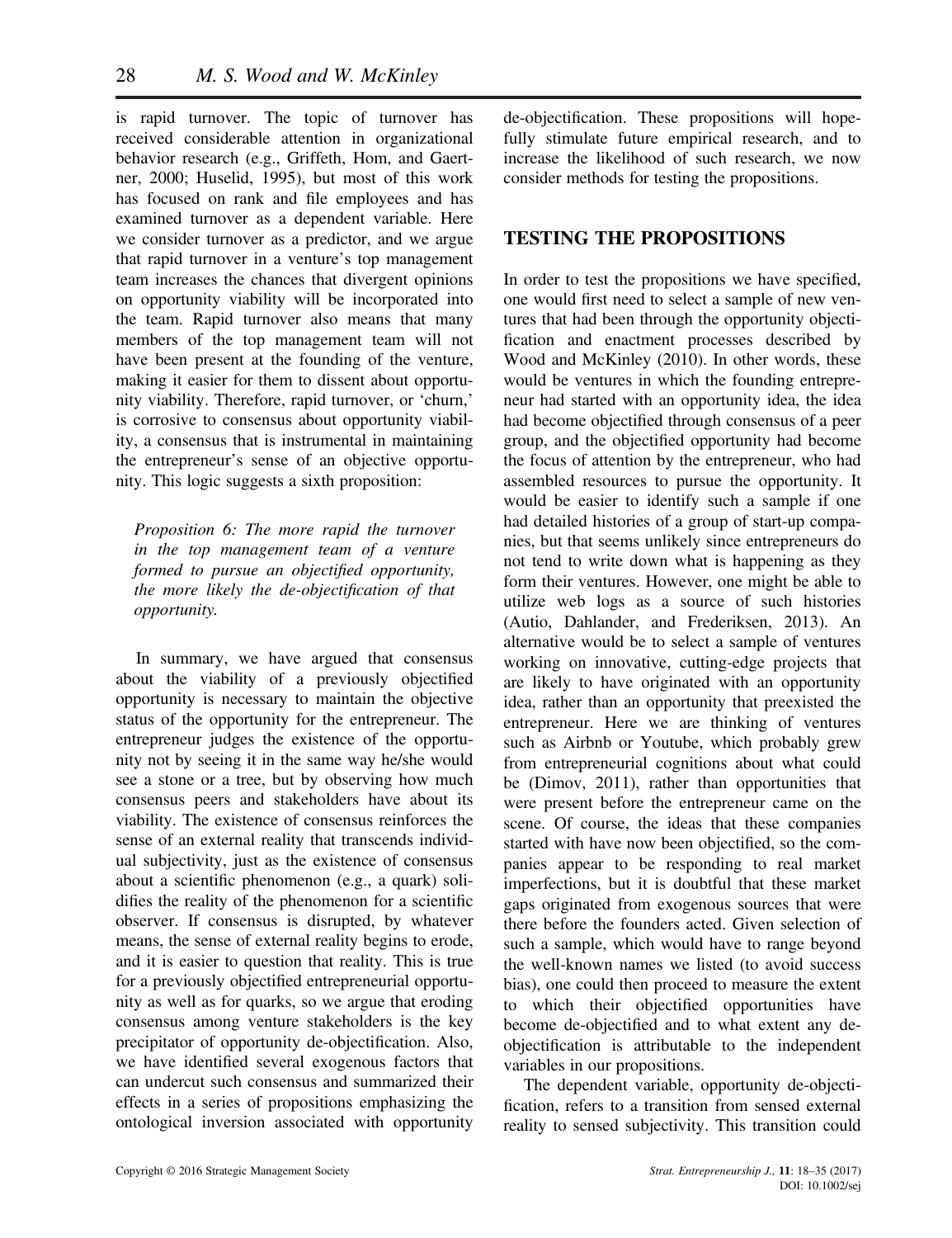be assessed by surveying the founding entrepreneurs in the study sample and asking them to what extent the opportunity they are pursuing is an objective reality outside their minds. Such items as 'Please assess the extent to which the opportunity you are targeting is outside your mind and in the world' might serve to tap the dimension of opportunity de-objectification. One might also add items such as 'To what extent do you attribute the perception of opportunity to your internal psychology rather than an objective phenomenon?' This would measure the displacement of attribution for sense data about the opportunity toward subjective psychological states. An average of scores on items such as these could provide an aggregate index of the extent of opportunity de-objectification for each of the sampled founding entrepreneurs.

Given measures such as those described in the preceding paragraph, one could then set out to examine whether the independent variables in our propositions are associated with the degree of opportunity de-objectification experienced by each founding entrepreneur. In order to test Proposition 1, one could identify those ventures in the sample that are undergoing erosion in stakeholder consensus about the viability of the opportunity and see whether the degree of dissensus is associated with opportunity de-objectification for the entrepreneur. The answer is not obvious because some entrepreneurs who are confident in their ability to assess opportunities might ignore erosion of consensus about opportunity viability. However, if our reasoning is correct and most entrepreneurs do not, Proposition 1 would be supported.

In order to test Proposition 2, one could identify those ventures in the sample that have declining sales and see whether the duration of those declines is correlated with the degree of opportunity deobjectification experienced by the founding entrepreneur. If greater duration of decline is positively correlated with the extent of opportunity de-objectification, under controls for possible confounding variables, there would be support for Proposition 2.

Propositions 3 and 4 suggest that declining birth rates and rising death rates of similar ventures send a signal to stakeholders of a focal venture that opportunity may be fading, and this disrupts their consensus about opportunity viability. Disruption of this consensus in turn triggers opportunity deobjectification for the founding entrepreneur. Population ecologists (e.g., Hannan and Freeman, 1987) have developed standard measures that can be used to assess organizational birth and death rates in populations, and these measures could be used to derive difference scores that capture the change in birth or death rates over a specified period of time. These difference scores could be calculated for the local market niche of each venture in the sample. If greater declines in birth rates and greater increases in death rates were positively associated with greater opportunity de-objectification, Propositions 3 and 4 would be confirmed.

Finally, Propositions 5 and 6 have independent predictors at the top management team level of analysis. Standard indices of heterogeneity (e.g., Hambrick et al., 1996) could be used to measure the functional heterogeneity of each venture's top management team, and these heterogeneity indices could be related to the opportunity deobjectification measures described earlier. If, under appropriate controls, more functionally heterogeneous top management teams were associated with greater opportunity de-objectification for the founding entrepreneur, Proposition 5 would be supported. The rapidity of executive turnover in top management teams could also be measured, and if ventures with more rapid turnover exhibited higher opportunity de-objectification scores for the founding entrepreneur, Proposition 6 would also be supported.

## DISCUSSION

This article has contributed to the current discussion of the ontological status of entrepreneurial opportunities (e.g., Alvarez and Barney, 2007, 2010) by emphasizing the fluid nature of constructed opportunities in the post-venture establishment era. The opportunity objectification described by Wood and McKinley (2010) is not necessarily permanent, and a number of factors can intervene to disrupt the stakeholder consensus that maintains this objectification. If these factors undercut consensus deeply enough, the founding entrepreneur becomes increasingly aware of the possibility that the perceived opportunity may be subjective. This can be thought of as inversion of the 'efferent' process (Weick, 1995) that originally pushed the entrepreneur's opportunity idea out into the world (Wood and McKinley, 2010). In the same way that individuals sometimes come to realize that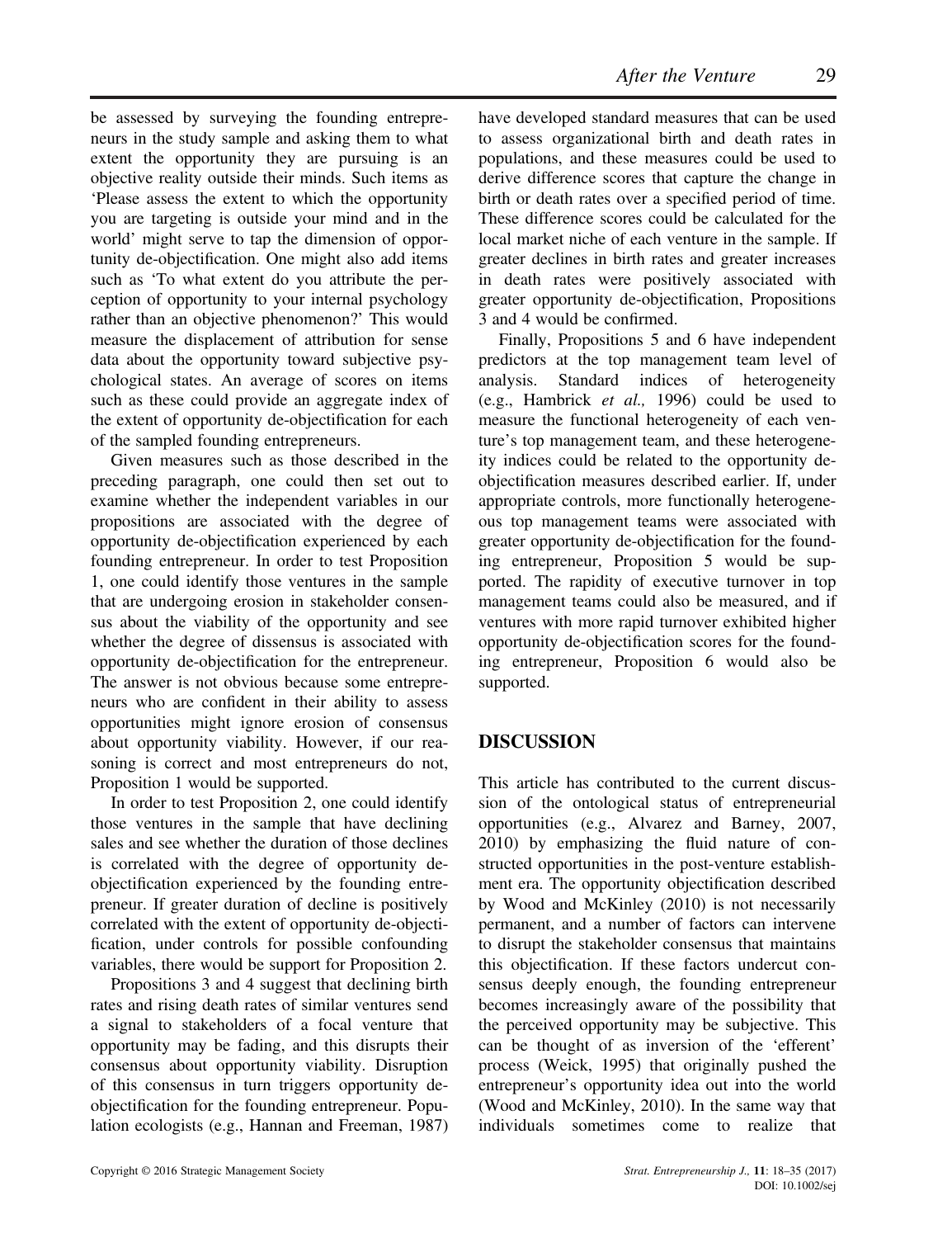institutions are human made (Munir, 2005) or that management action portrayed as inevitable (McKinley, Zhao, and Rust, 2000) is actually under management control, the veil is ripped away from objectified opportunities, and their subjectivity becomes manifest.

#### Implications for entrepreneurship theory

Our framework has a number of important implications for entrepreneurship theory. First, our approach opens the black box of dynamic processes that underpin the endogenous formation of opportunity. While prior work in the area has advanced the idea that created opportunities incorporate the views of multiple stakeholders (Welter and Alvarez, 2015), who sometimes become strongly enrolled in the entrepreneur's project (Burns et al., 2016), it fails to address the reality that understanding opportunity enactment is incomplete without grasping the ongoing, iterative processes that sustain enacted opportunities. We provide a detailed conceptual treatment of these considerations by emphasizing that the perceived objective status of entrepreneurial opportunities is a function of the communal behavior of stakeholders via their ongoing positive consensus. This has significant implications for research on entrepreneurial search because it suggests that is not developing alert antennae (Kirzner, 1979), engaging in comprehensive planning (Schoemaker, 1995), or conducting market research (Collinson and Shaw, 2001) that are the essential elements of opportunity pursuit, but rather whether stakeholder consensus is, and continues to be, achieved. $<sup>2</sup>$  This is the heart</sup> of the social constructivist perspective, and evoking it shifts the focus away from the 'hero-individual' who uniquely recognizes market imperfections to the social collective where generating and maintaining positive stakeholder agreement is what really matters.

A second implication flows from our conceptualization of opportunity propagation as an extension of the enactment processes articulated by Wood and McKinley (2010). Our model is based on the premise that the prelaunch dynamics that Alvarez and Barney (2007) discuss and that Wood and McKinley (2010) describe in the production of

opportunity do not cease once the venture is up and running. Rather, these dynamics remain in play with a continued focus on co-creation (Alvarez et al., 2015) through consensus building and maintenance. Our model highlights how the conceptualization the entrepreneur experienced as a result of the initial enactment may reverse into subjectivity in the post-enactment period if positive consensus begins to break down. We have developed the construct of opportunity de-objectification to represent this reversal, and the consequent emotional fallout from it may provide an explanation for why individuals make erratic strategic decisions (Mitchell et al., 2012) or why people fail to react in productive ways to organizational decline (Cameron, Whetten, and Kim, 1987).

Third, critics of the constructivist view of entrepreneurial opportunities have argued that the opportunity enactment or creation perspective is largely linguistic innovation, and what is created are 'not opportunities but organizations, institutions, products, services, and so on' (Ramoglou and Zyglidopoulos, 2015: 74). This critique has greater force to the extent that enactment scholars confine their attention to the pre-venture launch period. Given such a restricted focus, it is easy to miss the ongoing co-creation of opportunities that characterizes the social context surrounding the entrepreneur after venture launch. As such, an implication of our theory is the realization that propagation of opportunities must be continuous and may be interrupted by de-objectification. This extends the range of enactment theory in ways that respond to the critiques cited earlier. Specifically, it highlights the point that the construction and deconstruction of opportunities is an ongoing process that parallels (and is embedded in) the construction of organizations and institutions that Ramoglou and Zyglidopoulos (2015) describe.

A final implication of our theoretical framework is that opportunity de-objectification can be expected to engender emotional and behavioral responses as well as ontological transformation. These responses can be manifested as frustration, discouragement, or stress (Shepherd, Patzelt, and Wolfe, 2011) and may lead to strategic change (Zajac, Kraatz, and Bresser, 2000). One possible strategic change may be abandonment of the venture formed to pursue the previously objectified opportunity. This might involve actually closing <sup>2</sup>We are indebted to an anonymous reviewer for this insight. The business because the increasing subjectivity of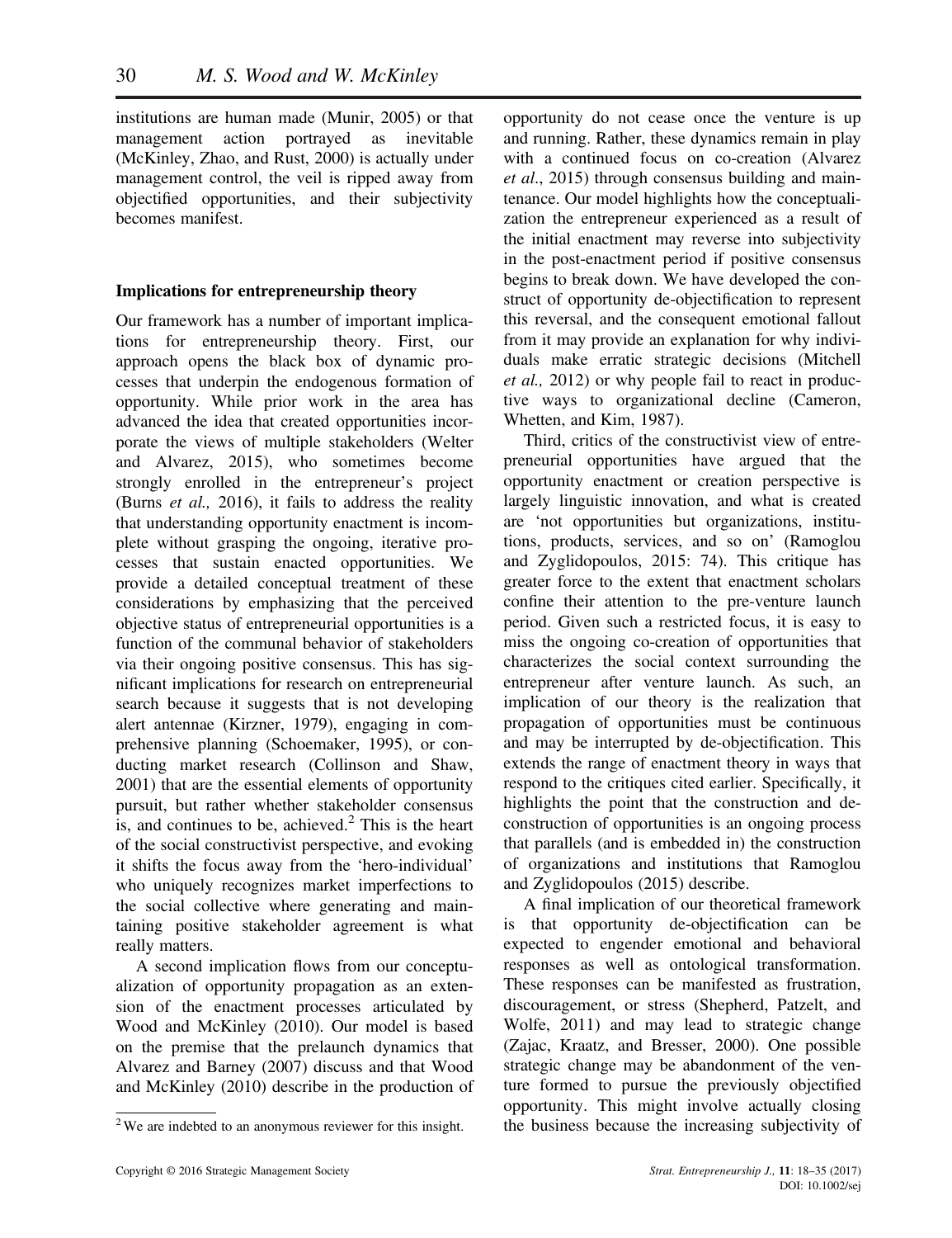the opportunity does not seem to warrant keeping it running. However, new ventures represent considerable sunk costs (Garland and Newport, 1991), and these costs may motivate the entrepreneur to try (consciously or intuitively) to objectify new opportunities that the existing venture could pursue. This resembles the 'effectuation' process dis-<br>cussed by Sarasvathy (2001), in which cussed by Sarasvathy  $(2001)$ , in entrepreneurs have a set of resources and effectuate opportunities that can be successfully pursued with those assets. The development of theory about the emotional and behavioral effects of opportunity deobjectification could draw on recent research using sensemaking to explain the entrepreneurship process (Pryor et al., 2016). Such theoretical work could enhance our knowledge of how entrepreneurs and their ventures behave in the aftermath of opportunity de-objectification.

### Implications for empirical research

In addition to tests of the propositions, this article has other interesting implications for future empirical research. Specifically, the extant research has centered on entrepreneurs' interactions with their environments in the prelaunch stage, focusing on phenomena like entrepreneurial action (McMullen and Dimov, 2013) or entrepreneurial judgment (Foss and Klein, 2012). Our theory suggests the possibility of a broader empirical research program that would investigate how entrepreneurs interact with their environments after venture establishment. In our framework, we have focused on interactions between the entrepreneur and the microenvironment composed of the firm's stakeholders. However, one could also study exchanges between the entrepreneur and the macro-environment. For example, would changes in the macroenvironment, such as broad technological transformations, be sufficient to de-objectify a previously objectified opportunity? Here one thinks of companies like Blockbuster, in which technological transformations in video streaming may have deobjectified the opportunity produced earlier by the firm through creation of a chain of video stores where customers could come to check out videos. By making films instantly available to customers in their homes, video streaming may have eliminated Blockbuster managers' sense of an external opportunity constituted by attracting customers into bricks and mortar stores. Such dynamics suggest that studies of interactions between humans who have produced and/or maintained opportunities and the wider macro-environment would be a worthy target of future empirical research.

Empirical researchers could also move to the other extreme and study the effects of the entrepreneur's personal history on the propagation and deobjectification of opportunities. For example, it is possible that serial entrepreneurs (those with a series of past ventures to their credit) may be less threatened by a particular episode of opportunity de-objectification than first-time entrepreneurs. Ucbasaran et al. (2010) find that serial entrepreneurs who experience failure do not make downward adjustments to their comparative optimism, and this suggests that the serial entrepreneurs might be more inclined to resist de-objectification. In what other ways does an entrepreneur's past history affect his/her capacity to propagate opportunity, resist de-objectification, and react proactively to de-objectification if it does occur? Does the entrepreneur's reputation in the entrepreneurial community (Shane and Cable, 2002) have any influence on these phenomena? Does the extent to which a past entrepreneurial career has been a function of push versus pull forces (Schjoedt and Shaver, 2007) have an effect? Attention to such questions would provide an important focus for empirical research on the process of opportunity deobjectification.

Also, one wonders about the personal histories of the stakeholders who play a mediating role in the propositions we have articulated. How do the personal histories of these stakeholders influence the extent of consensus in the face of factors like organizational decline, rising death rates of similar ventures, or falling birth rates of similar ventures? Do those stakeholders who have more experience with the vicissitudes of entrepreneurship have a greater capacity to maintain consensus about opportunity viability in the face of deobjectification stimuli? Are more seasoned stakeholders more or less likely to contribute to the eroding consensus about viability that can be triggered by top management team heterogeneity? Future investigators could explore such possibilities, and we anticipate that the results of such research would contribute to a better understanding of the maintenance and possible destruction of entrepreneurial opportunities.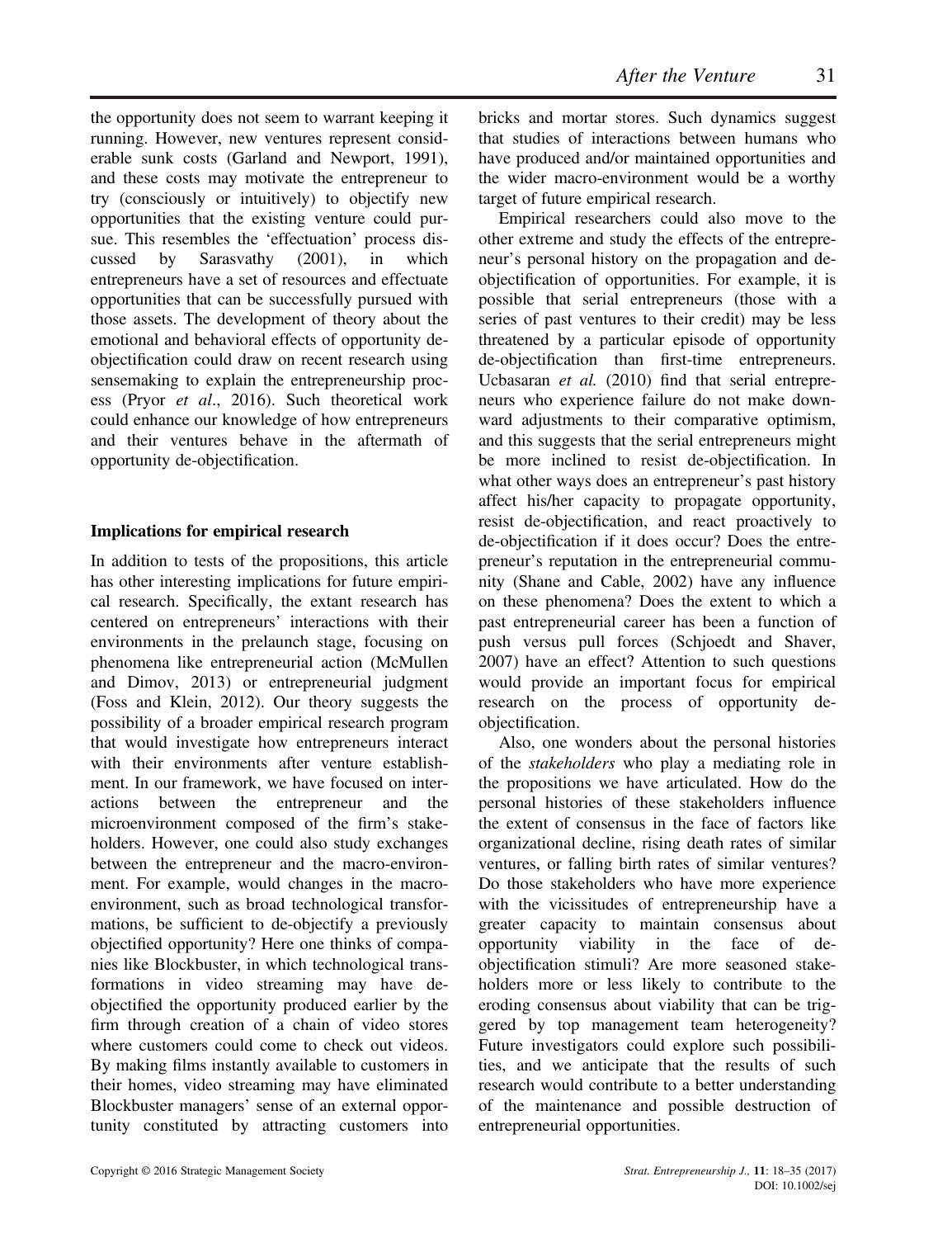#### Implications for entrepreneurial practice

Our theory also provides insights for practicing entrepreneurs by highlighting the value of interpretive framing (Weick, 1995; Barreto, 2012) for entrepreneurs who wish to propagate opportunities. For example, though the entrepreneur cannot directly control birth and death rates of other ventures in the same population, he/she can interpret those rates in ways that are conducive to the maintenance of the sense of an objective opportunity. Increasing death rates and falling birth rates are normally seen as negative signs, but if the entrepreneur can frame these conditions as niche-clearing events (reducing competition), he/she might be able to argue that they actually enhance external opportunity. Customers who become available through the demise of other ventures, for example, can be interpreted as evidence that the focal firm has gained competitive advantage (Rindova and Fombrun, 1999). This would reverse the dynamic predicted in Proposition 4, but it would require extensive effort by the entrepreneur to change the meaning of the signals that rising death rates normally send and limit the dissensus they can cause. The entrepreneur would have to be entrepreneurial not only in creating ideas for the business and organizing consensus to support them, but in developing interpretive frames that would modify processes that could be destructive to an objectified opportunity.

Further, our framework suggests that entrepreneurs could develop some control over opportunity de-objectification by manipulating some of the factors that instigate it. There is little evidence that an entrepreneur can control rates of birth or death of other ventures in the same population (Hannan and Freeman, 1987), but the entrepreneur can exert influence over things like the composition of the top management team. In that vein, an entrepreneur seeking to avoid opportunity de-objectification might establish limits to the functional heterogeneity of the top management team, lest excessive heterogeneity trigger stakeholder dissent about opportunity viability and, therefore, opportunity deobjectification. The paradox is that heterogeneous teams exhibit a greater propensity for action (Hambrick et al., 1996). Therefore, if deobjectification does occur, top management team heterogeneity may be of value in the aftermath when the continuity of the venture is supported by

actions leading to objectification of new opportunity ideas. Entrepreneurs aware of this dynamic could expand the heterogeneity of the top management team after an episode of opportunity deobjectification by bringing in diverse experts to enact new opportunity ideas. If consensus on the viability of one of these ideas were established, that could be the foundation for renewed opportunity objectification and provide the rationale for the acquisition of new resources. The overall implication is that entrepreneurs may seek to actively manage opportunity de-objectification through activities such as varying the heterogeneity of their top management teams to account for the ongoing and dynamic nature of enacted opportunities.

### **CONCLUSION**

We hope this article highlights the fact that enacted opportunity must be continually maintained via positive consensus among stakeholders. If consensus fails, the objectivity of the opportunity is undercut in a process we have called opportunity de-objectification. As suggested by the high death rate of new firms (Stubbart and Knight, 2006), many ventures do not last much beyond the very early enactment stage, and the theory developed in this article may clarify some of the reasons why. Most entrepreneurs are not cognitive or administrative heroes and, therefore, they will have difficulty continually entraining stakeholders in support of the entrepreneurial project. Much of the research on opportunities is retrospective and focuses on successful firms (Denrell, 2003; Dimov, 2011), and this obscures all the contingencies that can derail the movement toward success. By outlining postventure enactment processes in the life of entrepreneurial firms, with emphasis on possible opportunity de-objectification, we hope to highlight the vulnerability of opportunities as social constructions.

### ACKNOWLEDGEMENTS

An early version of this article was presented at the 2014 Entrepreneurship Research Exemplars Conference. We would like to thank David Williams and Will Drover for insightful feedback on prior versions of the article. We also thank Associate Editor Sharon Alvarez and the anonymous SEJ reviewers for insights and suggestions that improved our contribution.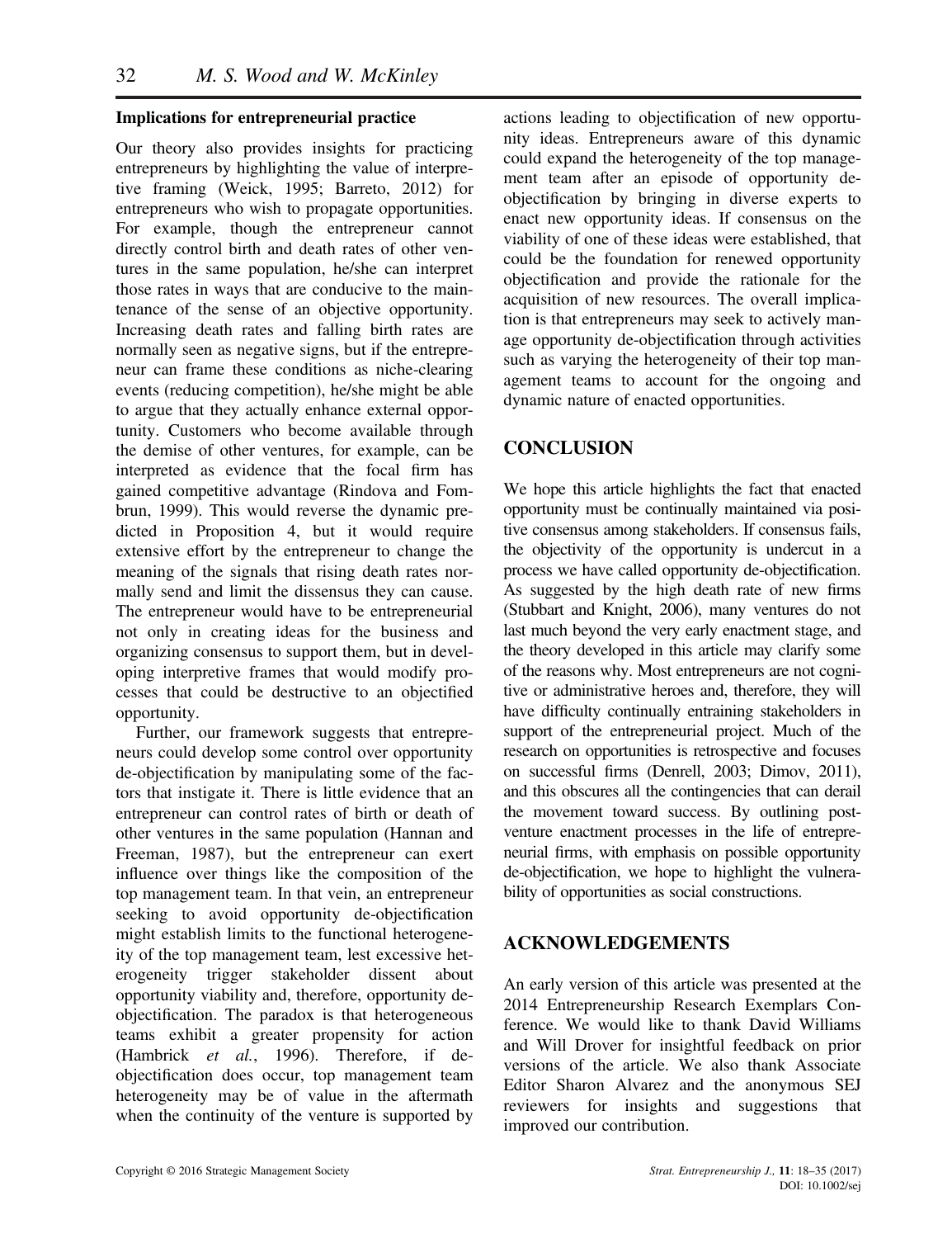#### **REFERENCES**

- Alvarez SA, Barney JB. 2007. Discovery and creation: alternative theories of entrepreneurial action. Strategic Entrepreneurship Journal 1(1/2): 11–26.
- Alvarez SA, Barney JB. 2010. Entrepreneurship and epistemology: the philosophical underpinnings of the study of entrepreneurial opportunities. Academy of Management Annals 4: 557–583.
- Alvarez SA, Barney JB, Anderson P. 2013. Forming and exploiting opportunities: the implications of discovery and creation processes for entrepreneurial and organizational research. Organization Science 24(1): 301–317.
- Alvarez SA, Young SL, Woolley JL. 2015. Opportunities and institutions: a co-creation story of the king crab industry. Journal of Business Venturing 30(1): 95–112.
- Ancona D, Chong C-L. 1996. Entrainment: pace, cycle, and rhythm in organizational behavior. Research in Organizational Behavior 8: 251–284.
- Arend RJ, Sarooghi H, Burkemper A. 2015. Effectuation as ineffectual? Applying the 3E theoryassessment framework to a proposed new theory of entrepreneurship. Academy of Management Review 40(4): 630–651.
- Autio E, Dahlander L, Frederiksen L. 2013. Information exposure, opportunity evaluation, and entrepreneurial action: an investigation of an online user community. Academy of Management Journal 56(5): 1348–1371.
- Barley SR, Tolbert PS. 1997. Institutionalization and structuration: studying the links between action and institution. Organization Studies 18(1): 93–117.
- Barreto I. 2012. Solving the entrepreneurial puzzle: the role of entrepreneurial interpretation in opportunity formation and related processes. Journal of Management Studies 49(2): 356–380.
- Becker MC. 2004. Organizational routines: a review of the literature. Industrial and Corporate Change 13(4): 643–678.
- Berger PL, Luckmann T. 1966. The Social Construction of Reality: A Treatise in the Sociology of Knowledge. Doubleday: New York.
- Bhaskar R. 1978. A Realist Theory of Science. Harvester Press: Hemel Hempstead, U.K.
- Bruderl J, Schussler R. 1990. Organizational mortality: the liabilities of newness and adolescence. Administrative Science Quarterly 35: 530-547.
- Burns B, Barney J, Angus R, Herrick H. 2016. Enrolling stakeholders under conditions of risk and uncertainty. Strategic Entrepreneurship Journal 10(1): 97-106.
- Cameron KS, Whetten DA, Kim MU. 1987. Organizational dysfunctions of decline. Academy of Management Journal, 30(1): 126–138.
- Collinson E, Shaw E. 2001. Entrepreneurial marketing: a historical perspective on development and practice. Management Decision, 39(9): 761-766.
- Davidsson P. 2015. Entrepreneurial opportunities and the entrepreneurship nexus: a re-conceptualization. Journal of Business Venturing. 30(5): 674–695.
- Denrell J. 2003. Vicarious learning, undersampling of failure, and the myths of management. Organization Science 14(3), 227–243.
- Dimov D. 2011. Grappling with the unbearable elusiveness of entrepreneurial opportunities. Entrepreneurship Theory and Practice 35: 57–81.
- Felin T, Zenger T. 2009. Entrepreneurs as theorists: on the origins of collective beliefs and novel strategies. Strategic Entrepreneurship Journal 3(2): 127-146.
- Foss NJ, Klein PG. 2012. Organizing Entrepreneurial Judgment: A New Approach to the Firm. Cambridge University Press: New York.
- Foss NJ, Klein PG, Kor YY, Mahoney JT. 2008. Entrepreneurship, subjectivism, and the resource-based view: toward a new synthesis. Strategic Entrepreneurship Journal 2(1): 73–94.
- Gaglio CM, Katz JA. 2001. The psychological basis of opportunity identification: entrepreneurial alertness. Small Business Economics 16: 95-111.
- Garland H, Newport S. 1991. Effects of absolute and relative sunk costs on the decision to persist with a course of action. Organizational Behavior and Human Decision Processes 48(1): 55–69.
- Gergen KJ. 1985. The social constructionist movement in modern psychology. American Psychologist 40(3): 266–275.
- Gergen KJ. 1994. Toward Transformation in Social Knowledge. SAGE Publications: London, U.K.
- Griffeth RW, Hom PW, Gaertner S. 2000. A meta-analysis of antecedents and correlates of employee turnover: update, moderator tests, and research implications for the next millennium. Journal of Management 26(3): 463–488.
- Hambrick DC, Cho TS, Chen MJ. 1996. The influence of top management team heterogeneity on firms' competitive moves. Administrative Science Quarterly 41: 659–684.
- Hambrick DC, Mason PA. 1984. Upper echelons: the organization as a reflection of its top managers. Academy of Management Review 9(2): 193-206.
- Hannan MT, Carroll G. 1992. Dynamics of Organizational Populations: Density, Legitimation, and Competition. Oxford University Press: New York.
- Hannan MT, Freeman J. 1984. Structural inertia and organizational change. American Sociological Review 49: 149–164.
- Hannan MT, Freeman J. 1987. The ecology of organizational founding: American labor unions, 1836–1985. American Journal of Sociology 92: 910-943.
- Hudson LA, Ozanne JL. 1988. Alternative ways of seeking knowledge in consumer research. Journal of Consumer Research 14: 508–521.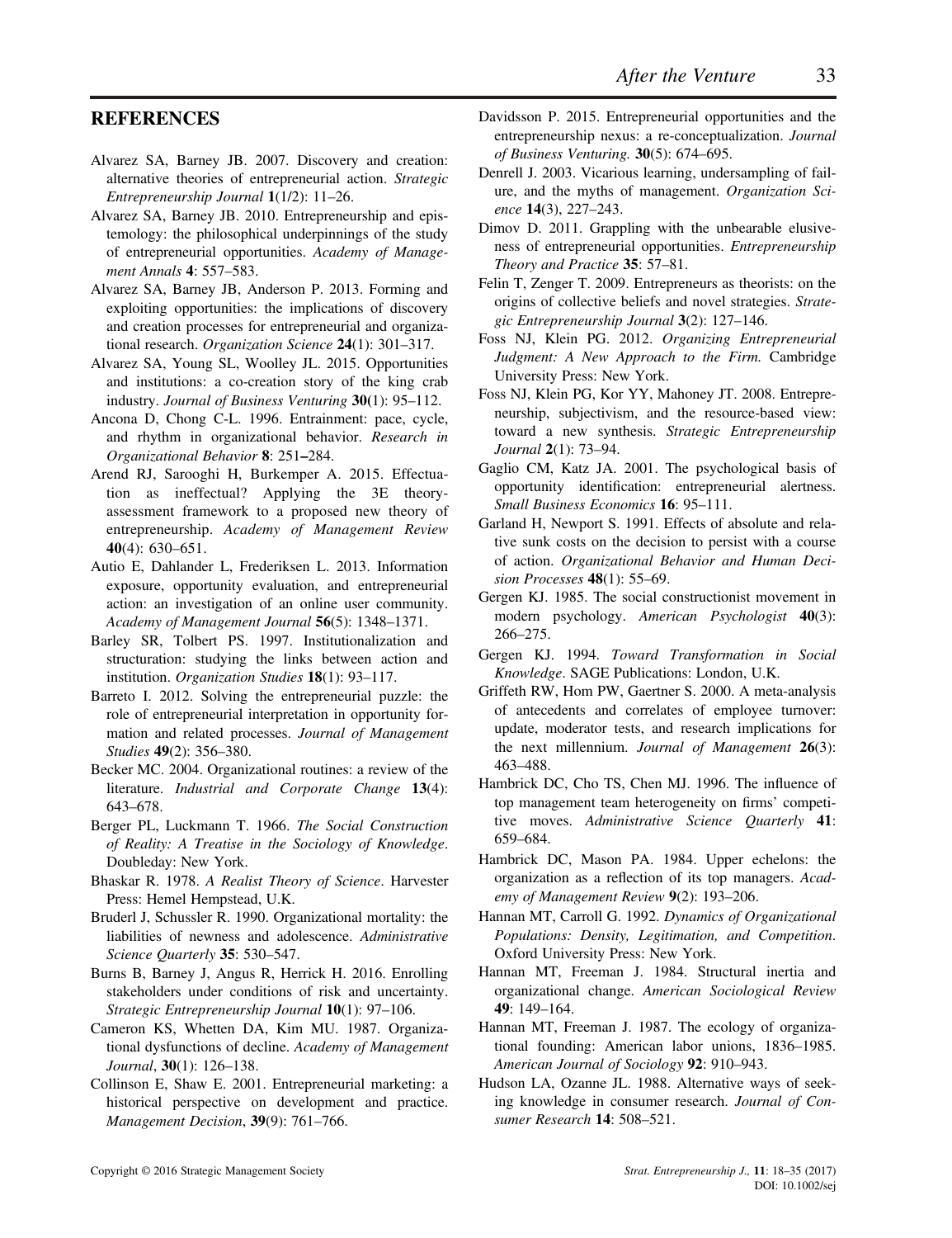- Huselid MA. 1995. The impact of human resource management practices on turnover, productivity, and corporate financial performance. Academy of Management Journal 38(3): 635–672.
- Kirzner IM. 1979. Perceptions, Opportunity, and Profit. University of Chicago Press: Chicago, IL.
- Klein PG. 2008. Opportunity discovery, entrepreneurial action, and economic organization. Strategic Entrepreneurship Journal 2(3): 175–190.
- Kosslyn SM, Thompson WL, Ganis G. 2006. The Case for Mental Imagery. Oxford University Press: New York.
- Letiche H, Hagemeijer RE. 2004. Linkages and entrainment. Journal of Organizational Change Management 17(4): 365–382.
- Luksha P. 2008. Niche construction: the process of opportunity creation in the environment. Strategic Entrepreneurship Journal 2(4): 269–283.
- McKinley W. 2011. Organizational contexts for environmental construction and objectification activity. Journal of Management Studies 48(4): 804–828.
- McKinley W, Latham S, Braun M. 2014. Organizational decline and innovation: turnarounds and downward spirals. Academy of Management Review 39(1): 88–110.
- McKinley W, Zhao J, Rust KG. 2000. A sociocognitive interpretation of organizational downsizing. Academy of Management Review 25(1): 227–243.
- McMullen JS, Dimov D. 2013. Time and the entrepreneurial journey: the problems and promise of studying entrepreneurship as a process. Journal of Management Studies 50(8): 1481–1512.
- McMullen JS, Shepherd DA. 2006. Entrepreneurial action and the role of uncertainty in the theory of the entrepreneur. Academy of Management Review 31: 132–152.
- Mitchell J, Mitchell R, Mitchell B, Alvarez S. 2012. Opportunity creation, underlying conditions, and economic exchange. In Entrepreneurial Action: Advances in Entrepreneurship, Firm Emergence and Growth (Vol. 14), Corbett A, Katz J (eds). Emerald Group Publishing: Bingley, U.K.; 89–124.
- Mone MA, McKinley W, Barker VL. 1998. Organizational decline and innovation: a contingency framework. Academy of Management Review 23(1): 115–132.
- Munir KA. 2005. The social construction of events: a study of institutional change in the photographic field. Organization Studies 26(1): 93–112.
- Pearce WB, Cronen VE. 1980. Communication, Action, and Meaning: The Creation of Social Realities. Praeger: New York.
- Pryor C, Webb JW, Ireland RD, Ketchen DJ. 2016. Toward an integration of the behavioral and cognitive influences on the entrepreneurship process. Strategic Entrepreneurship Journal 10(1): 21–42.
- Ramoglou S, Tsang EW. 2016. An ontological development of the opportunity-discovery framework. Academy of Management Review. 41(3): 410–434.
- Ramoglou S, Zyglidopoulos SC. 2015. The constructivist view of entrepreneurial opportunities: a critical analysis. Small Business Economics 44(1): 71–78.
- Raskin JD. 2002. Constructivism in psychology: personal construct psychology, radical constructivism, and social constructionism. American Communication Journal 5(3): 1–25.
- Rindova VP, Fombrun CJ. 1999. Constructing competitive advantage: the role of firm-constituent interactions. Strategic Management Journal 20(8): 691-710.
- Sarasvathy SD. 2001. Causation and effectuation: toward a theoretical shift from economic inevitability to entrepreneurial contingency. Academy of Management Review 26: 243–263.
- Sarasvathy SD. 2004. Constructing corridors to economic primitives: entrepreneurial opportunities as demand-side artifacts. In Opportunity Identification and Entrepreneurial Behavior, Butler J (eds). Information Age Publishing: Greenwich, CT; 291–312.
- Schjoedt L, Shaver KG. 2007. Deciding on an entrepreneurial career: a test of the pull and push hypotheses using the panel study of entrepreneurial dynamics data. Entrepreneurship Theory and Practice 31(5): 733–752.
- Schoemaker PJH. 1995. Scenario planning: a tool for strategic thinking. Sloan Management Review 36(2): 25–40.
- Searle J. 1995. The Construction of Social Reality. Free Press: New York.
- Shane S. 2003. A General Theory of Entrepreneurship: The Individual-Opportunity Nexus. Edward Elgar: Cheltenham, U.K.
- Shane S, Cable D. 2002. Network ties, reputation, and the financing of new ventures. Management Science 48(3): 364–381.
- Shane S, Venkataraman S. 2000. The promise of entrepreneurship as a field of research. Academy of Management Review 25(1): 217–226.
- Shaver KG, Scott LR. 1991. Person, process, choice: the psychology of new venture creation. Entrepreneurship Theory and Practice 16(2): 23–45.
- Shepherd DA, Patzelt H, Wolfe M. 2011. Moving forward from project failure: negative emotions, affective commitment, and learning from the experience. Academy of Management Journal 54(6): 1229–1259.
- Shotter J. 1993. Cultural Politics of Everyday Life: Social Constructionism, Rhetoric, and Knowing of the Third Kind. University of Toronto Press: Toronto, Canada.
- Shotter J. 2005. Acknowledging unique others: ethics, 'expressive realism,' and social constructionism. Journal of Constructivist Psychology 18(2): 103–130.
- Shrivastava P. 1987. Bhopal: Anatomy of a Crisis. Ballinger: Cambridge, MA.
- Simons T, Pelled LH, Smith KA. 1999. Making use of difference: diversity, debate, and decision comprehensiveness